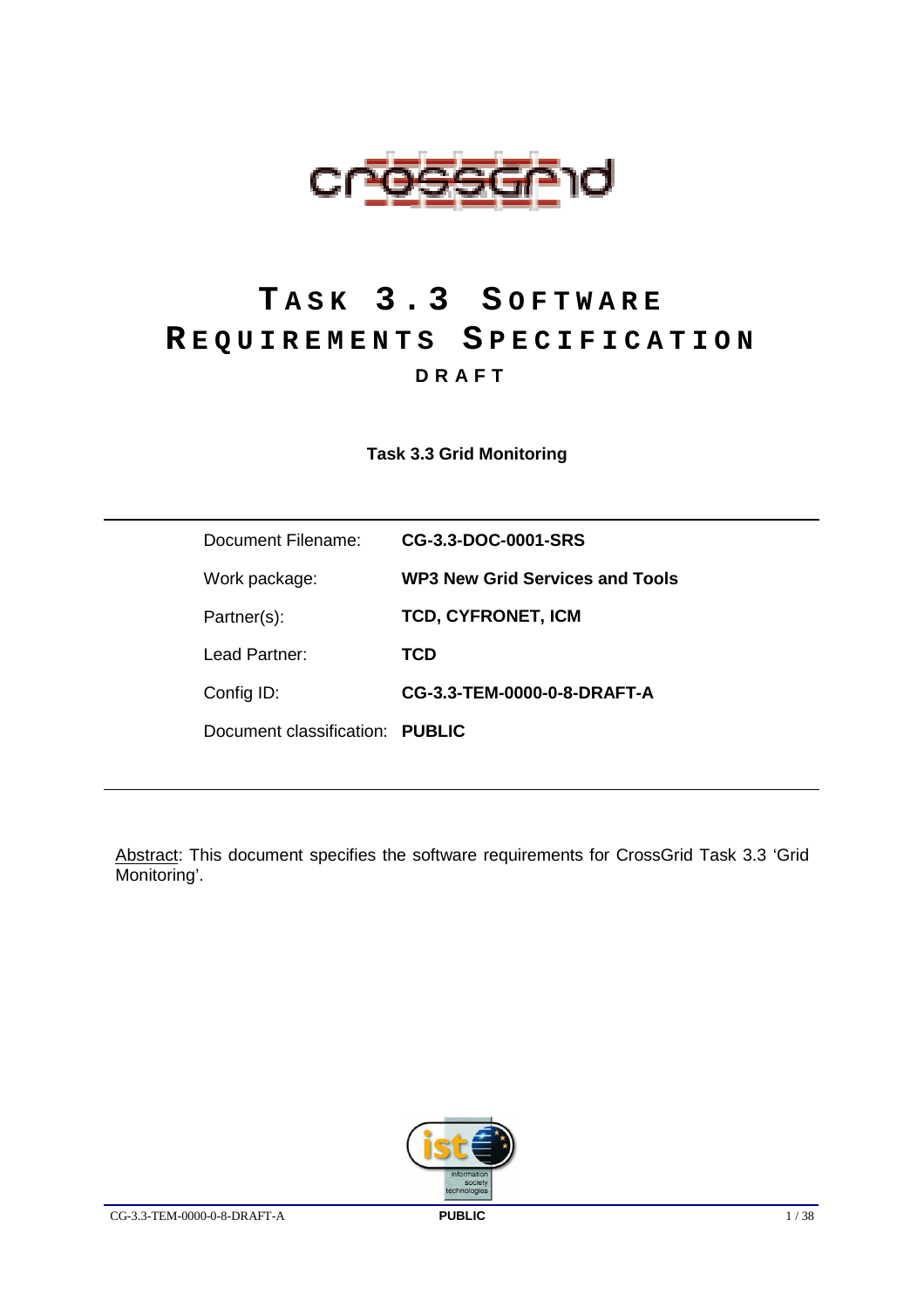# **Delivery Slip**

|                    | <b>Name</b> | <b>Partner</b> | <b>Date</b> | <b>Signature</b> |
|--------------------|-------------|----------------|-------------|------------------|
| <b>From</b>        |             |                |             |                  |
| <b>Verified by</b> |             |                |             |                  |
| <b>Approved by</b> |             |                |             |                  |

# **Document Log**

| <b>Version</b> | <b>Date</b> | <b>Summary of changes</b> | <b>Author</b>                   |
|----------------|-------------|---------------------------|---------------------------------|
| 0-0-8-DRAFT-A  | 9 Mar 2002  | Draft version             | Brian Coghlan and Bartosz Balis |
|                |             |                           |                                 |
|                |             |                           |                                 |
|                |             |                           |                                 |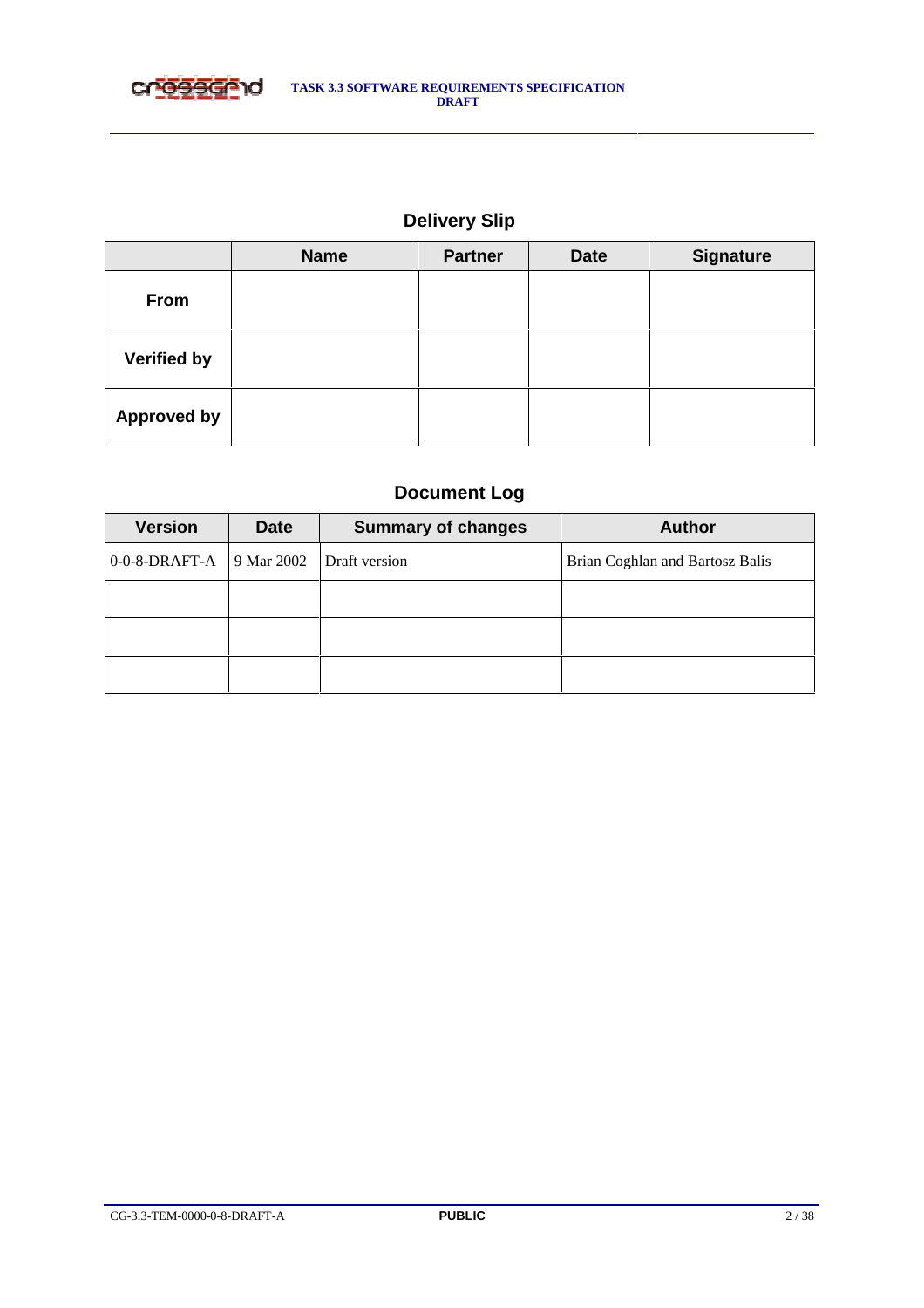

# **CONTENTS**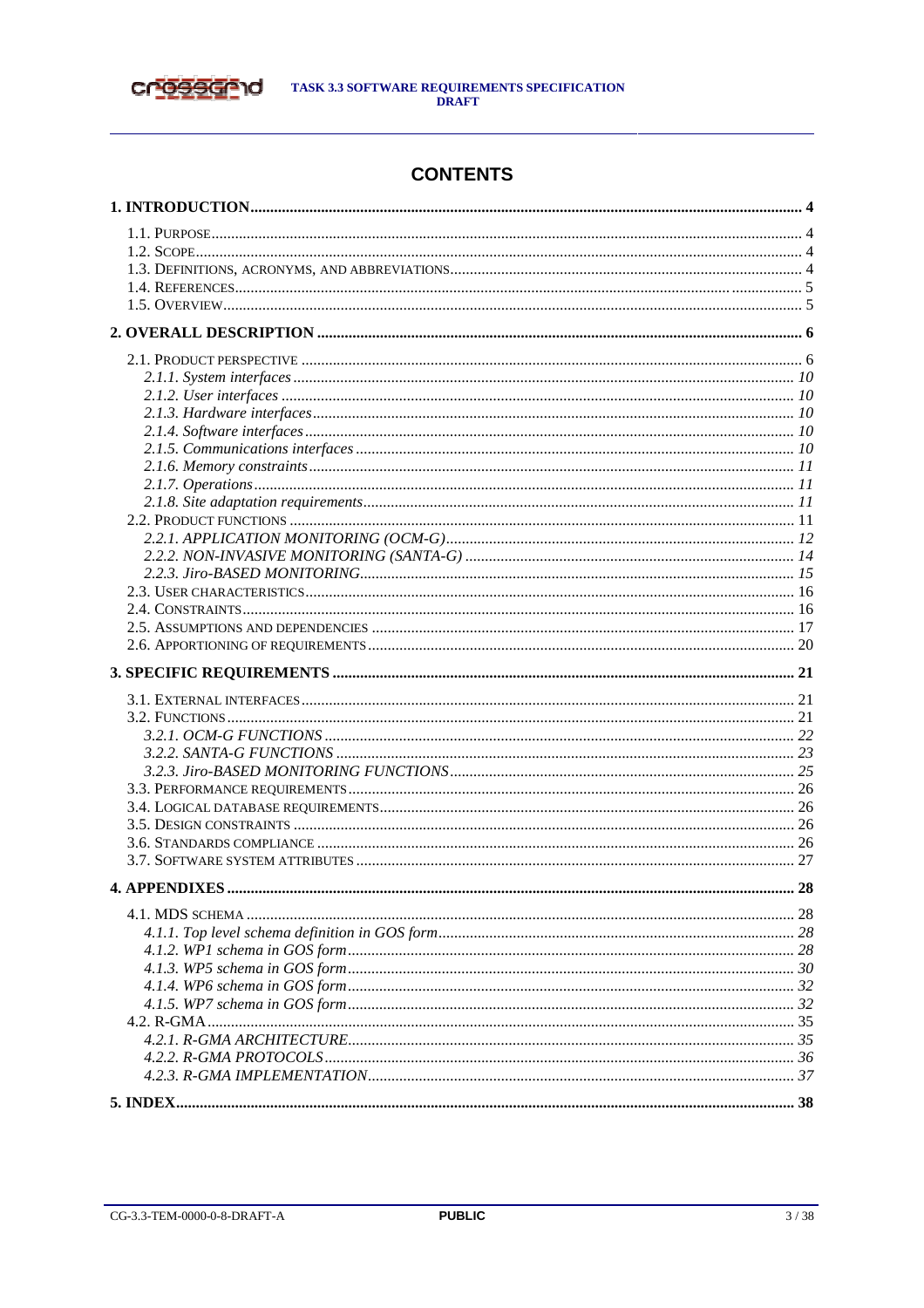# **1. INTRODUCTION**

### **1.1. PURPOSE**

This document specifies the software requirements for CrossGrid Task 3.3 'Grid Monitoring', including those for the OCM-G monitoring system for Grid applications, the additional services for non-invasive monitoring, and the Jiro-based services for Grid-infrastructure monitoring. The intended audience is both the Task itself and and dependent tasks.

#### **1.2. SCOPE**

This task will extend the Grid information system content to include three of the major sources of performance data: applications, instruments and infrastructure.

The products of Task 3.3 are:

- (a) an OMIS-based application monitoring system, OCM-G,
- (b) additional services, SANTA-G, for non-invasive monitoring, and
- (c) Jiro-based services for Grid-infrastructure monitoring.

OCM-G is a distributed monitoring system for obtaining information on and manipulating parallel distributed applications. The purpose of this sytem is to provide a basis for building tools supporting parallel application development. The benefit of using it is that it constitutes an autonomous monitoring infrastructure accessible via a standardised interface, on top of which various tools can be based. This approach provides *abstraction* and increases *modularity* – the tools themselves can be developed independently from the monitoring system.

SANTA-G services are a specialized non-invasive complement to other more intrusive monitoring services. The application of these services will be in performance analysis as well as calibration of both intrusive monitoring systems and systemic models. The objectives are to allow information captured by external monitoring instruments to be introduced into the Grid information system, and to support analysis of performance using this information. The benefits are that other users of the Grid information system can then access this detailed performance data.

The Jiro-based services for Grid-infrastructure monitoring are intelligent components for obtaining information from and manipulating Grid hardware devices. The application of the software is to gather information from hardware devices, make autonomous decisions based on this information and take necessary actions. The objectives are to allow user specify desirable logic for managing hardware. The benefits are that management effort is transferred (partly) from the user to the system.

The addition of these three components will greatly expand the quality and quantity of the Grid information system content.

#### **1.3. DEFINITIONS, ACRONYMS, AND ABBREVIATIONS**

| CrossGrid | The EU CrossGrid Project IST-2001-32243            |
|-----------|----------------------------------------------------|
| DataGrid  | The EU DataGrid Project <project no.=""></project> |
| Jiro      | SUN Jiro                                           |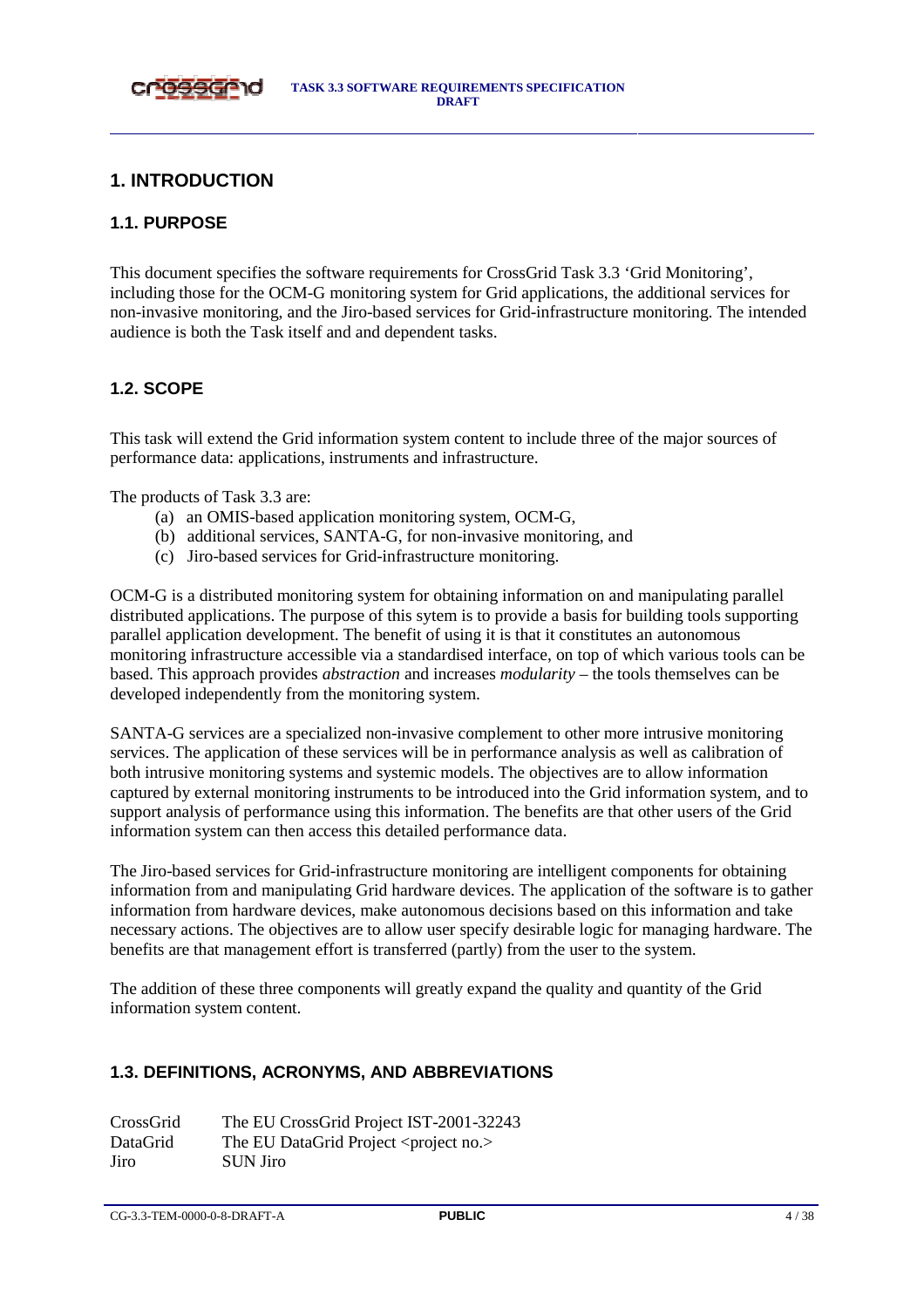| <b>OMIS</b>  | On-line Monitoring Interface Specification       |
|--------------|--------------------------------------------------|
| OCM-G        | Grid-enabled OMIS-Compliant Monitor              |
| <b>RDBMS</b> | Relational Database Management System            |
| R-GMA        | DataGrid relational Grid monitoring architecture |
| SANTA-G      | Grid-enabled System Area Network Trace Analysis  |
| SQL          | Structured query language                        |
| <b>HTTP</b>  | Hypertext transport protocol                     |
| <b>HTTPS</b> | Secure hypertext transport protocol              |
| <b>XML</b>   | Extended markup language                         |

## **1.4. REFERENCES**

| CrossGrid<br>DataGrid | CrossGrid Project Technical Annex CROSSGRIDANNEX1_V0.1.DOC<br>DataGrid Project Technical Annex DataGridPart_B_V2_51.doc                                                                       |
|-----------------------|-----------------------------------------------------------------------------------------------------------------------------------------------------------------------------------------------|
| Jiro                  | http://www.jiro.com/                                                                                                                                                                          |
| <b>OMIS</b>           | OMIS – On-line Monitoring Interface Specification. Version 2.0. Lehrstuhl für<br>Rechnertechnik und Rechnerorganisation Institut für Informatik (LRR-TUM),<br>Technische Universität München. |
|                       | http://wwbode.informatik.tu-muenchen.de/~omis/                                                                                                                                                |
| R-GMA                 | DataGrid Project Deliverable 3.2 < document no. >                                                                                                                                             |
| <b>SQL</b>            | Structured query language                                                                                                                                                                     |
| <b>HTTP</b>           | Hypertext transport protocol                                                                                                                                                                  |
| XML                   | Extended markup language                                                                                                                                                                      |

# **1.5. OVERVIEW**

*This subsection should a) Describe what the rest of the SRS contains; b) Explain how the SRS is organized.*

This document provides the software requirements for the OCM-G, SANTA-G and Jiro-based monitoring services.

Section 2 provides …

Section 3 provides ...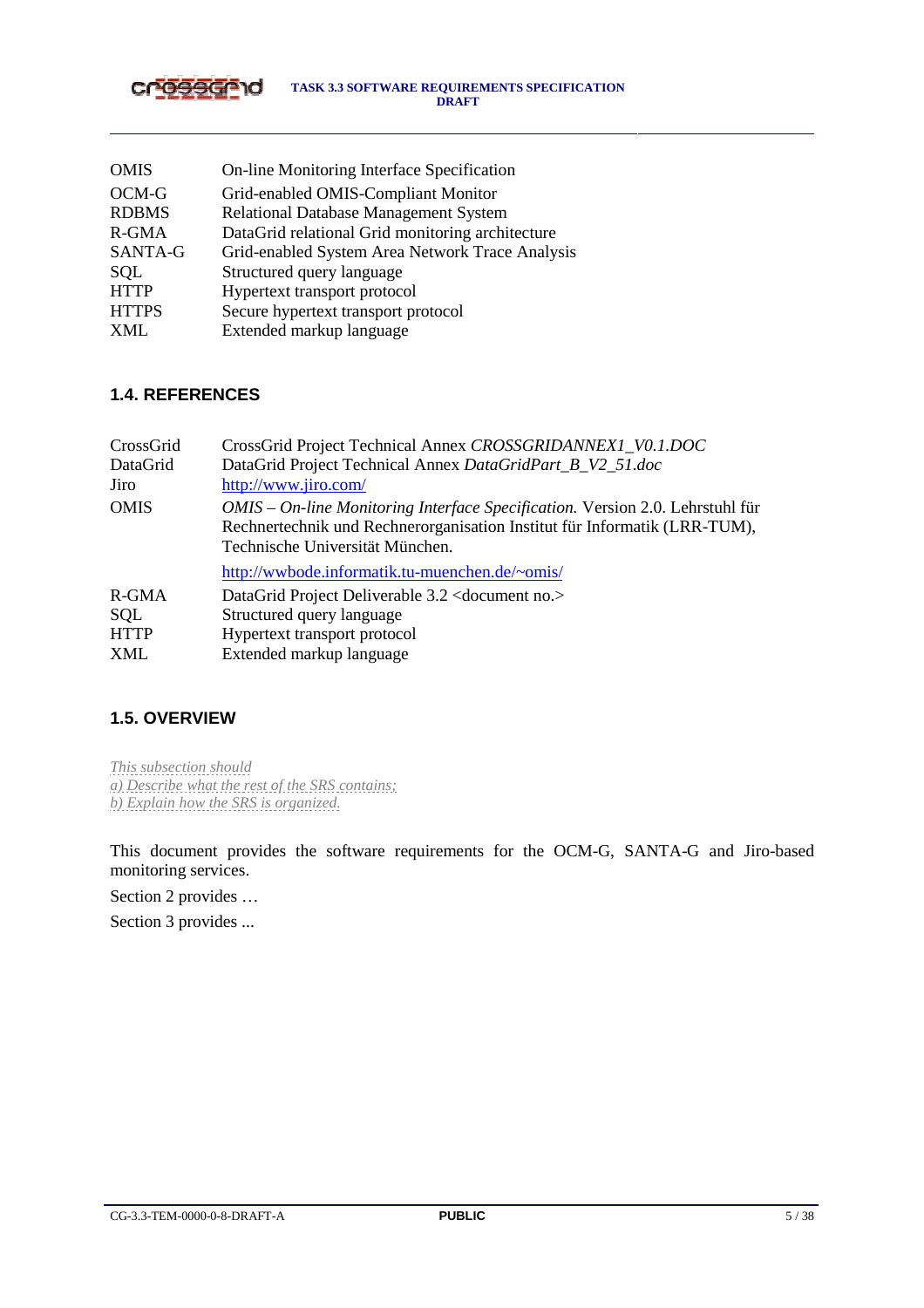

#### **TASK 3.3 SOFTWARE REQUIREMENTS SPECIFICATION DRAFT**

# **2. OVERALL DESCRIPTION**

*This section of the SRS should describe the general factors that affect the product and its requirements. This section does not state specific requirements. Instead, it provides a background for those requirements, which are defined in detail in Section 3 of the SRS, and makes them easier to understand. This section usually consists of six subsections, as follows: a) Product perspective; b) Product functions; c) User characteristics; d) Constraints; e) Assumptions and dependencies; f) Apportioning of requirements.*

# **2.1. PRODUCT PERSPECTIVE**

*This subsection of the SRS should put the product into perspective with other related products. If the product is independent and totally self-contained, it should be so stated here. If the SRS defines a product that is a component of a larger system, as frequently occurs, then this subsection should relate the requirements of that larger system to functionality of the software and should identify interfaces between that system and the software.*

*A block diagram showing the major components of the larger system, interconnections, and external inter-faces can be helpful.*

*This subsection should also describe how the software operates inside various constraints. For example, these constraints could include any (maybe all) of the following aspects:*

The Grid monitoring services and tools provide information to all dependent subsystems. These subsystems use this information to establish the current and past state of the Grid. This may be to adapt their behaviour accordingly, or to predict future state, or any other similar functionality. The monitoring services and tools gather the information from its sources, and as such are dependent on whatever subsystems host those sources.

In the context of the larger CrossGrid system, there is a primary known: CrossGrid will use the Globus software, and therefore the initial testbed will use the Globus MDS information system, which is due to become obselete at the end of 2002. There is also a primary unknown: how much will CrossGrid use the DataGrid software, and hence how much will it use the DataGrid R-GMA information system? Thus CrossGrid may start with one or two existing information systems, and the monitoring services and tools may or may not use one or both of these. Let us now try to assess the risks involved.

From the dependency tables in Section 2.5 it can be seen that a significant proportion of the information required by the information users is already available via the Globus MDS or DataGrid R-GMA. For example, the DataGrid MDS schema definition (see Appendix) for a computing element includes:

 CEId :: single-valued, cis, {The identifier of the CE} GlobusResourceContactString :: single-valued, cis, {The Globus resource contact string} GRAMVersion :: single-valued, cis, {The GRAM version} Architecture :: single-valued, cis, {The architecture of the hosts composing the CE} OpSys :: single-valued, cis, {The operating system of the hosts composing the CE} MinPhysicalMemory :: single-valued, integer,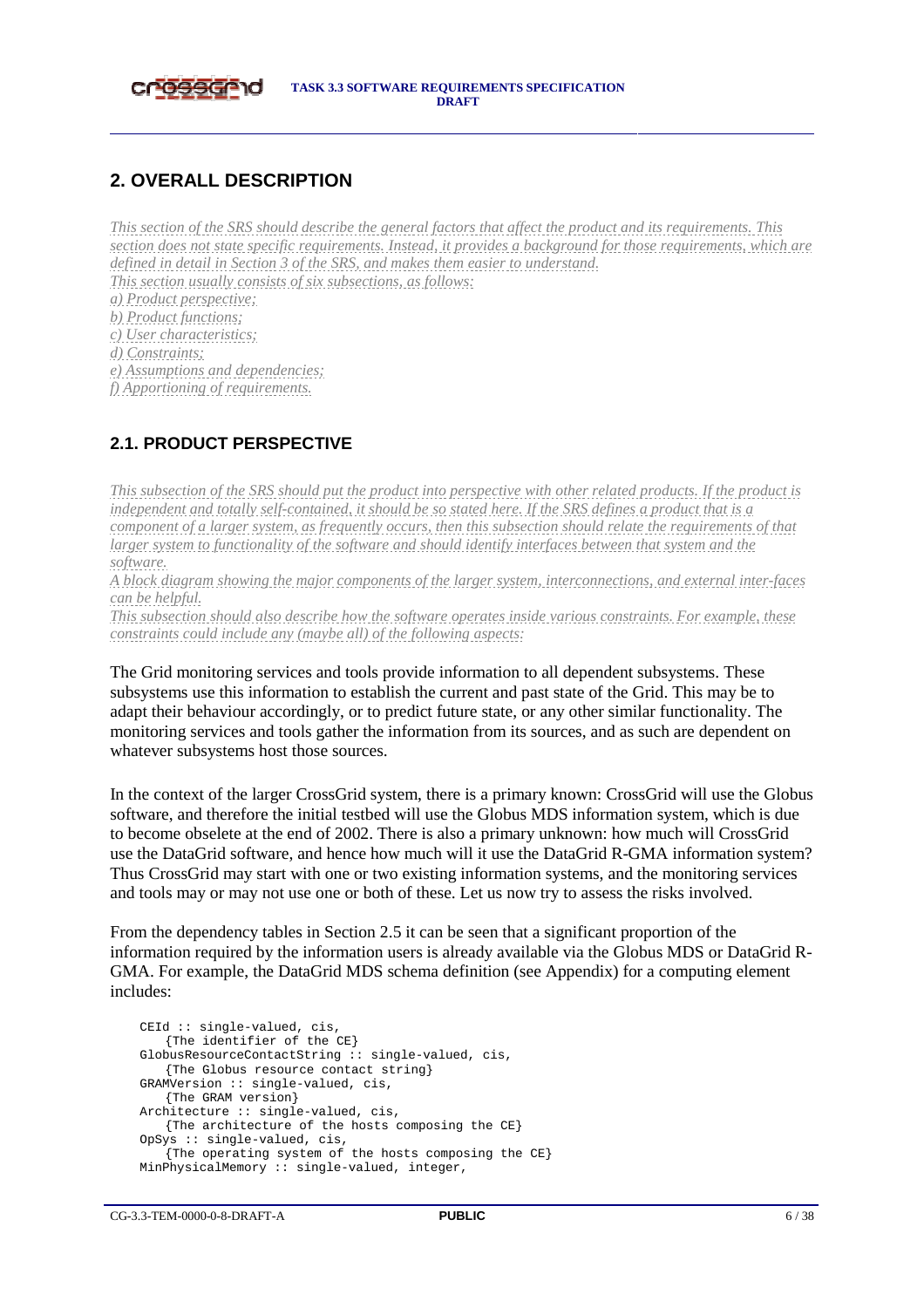#### **TASK 3.3 SOFTWARE REQUIREMENTS SPECIFICATION DRAFT**

 {The minimum value of the physical memory among the hosts associated to the CE} MinLocalDiskSpace :: single-valued, integer, {The minimum local disk footprint} TotalCPUs :: single-valued, integer, {The number of total processors associated to the CE} FreeCPUs :: single-valued, integer, {The number of free processors} NumSMPs :: single-valued, integer, {The number of SMP hosts} MinSPUProcessors :: single-valued, integer, {The minimum number of SPU processors (for SMP hosts)} MaxSPUProcessors :: single-valued, integer, {The maximum number of SPU processors (for SMP hosts)} TotalJobs :: single-valued, integer, {The number of jobs submitted to the CE} RunningJobs :: single-valued, integer, {The number of currently running jobs submitted to the CE} .. and so on ..

DataGrid have expended a lot of effort in formulating their MDS schema and populating it for their Testbed 1 (DG-TB1), and in creating a compatible R-GMA (that can also access the base MDS information) that will become the primary information system for their Testbed 2 (DG-TB2). Replication of this seems a waste of time and effort.

Task 3.3 proposes three more ways to create information about the current state of the Grid.

The first (Task 3.3.1) will monitor Grid applications at runtime in an OMIS compliant manner, principally for use at runtime by OMIS compliant tools from Workpackage 2, but also for archival of a selected subset for subsequent post-processing for trend analysis and pattern recognition (thereby creating new prediction result information). The third (Task 3.3.2) will non-invasively monitor Grid components using external instruments, and create a relational trace database of this information, again OMIS compliant, and again for post-processing. A final activity (Task 3.3.3) will monitor infrastructure components using Jiro technology.

The resulting information flows could be as per Figure 2.1.1:

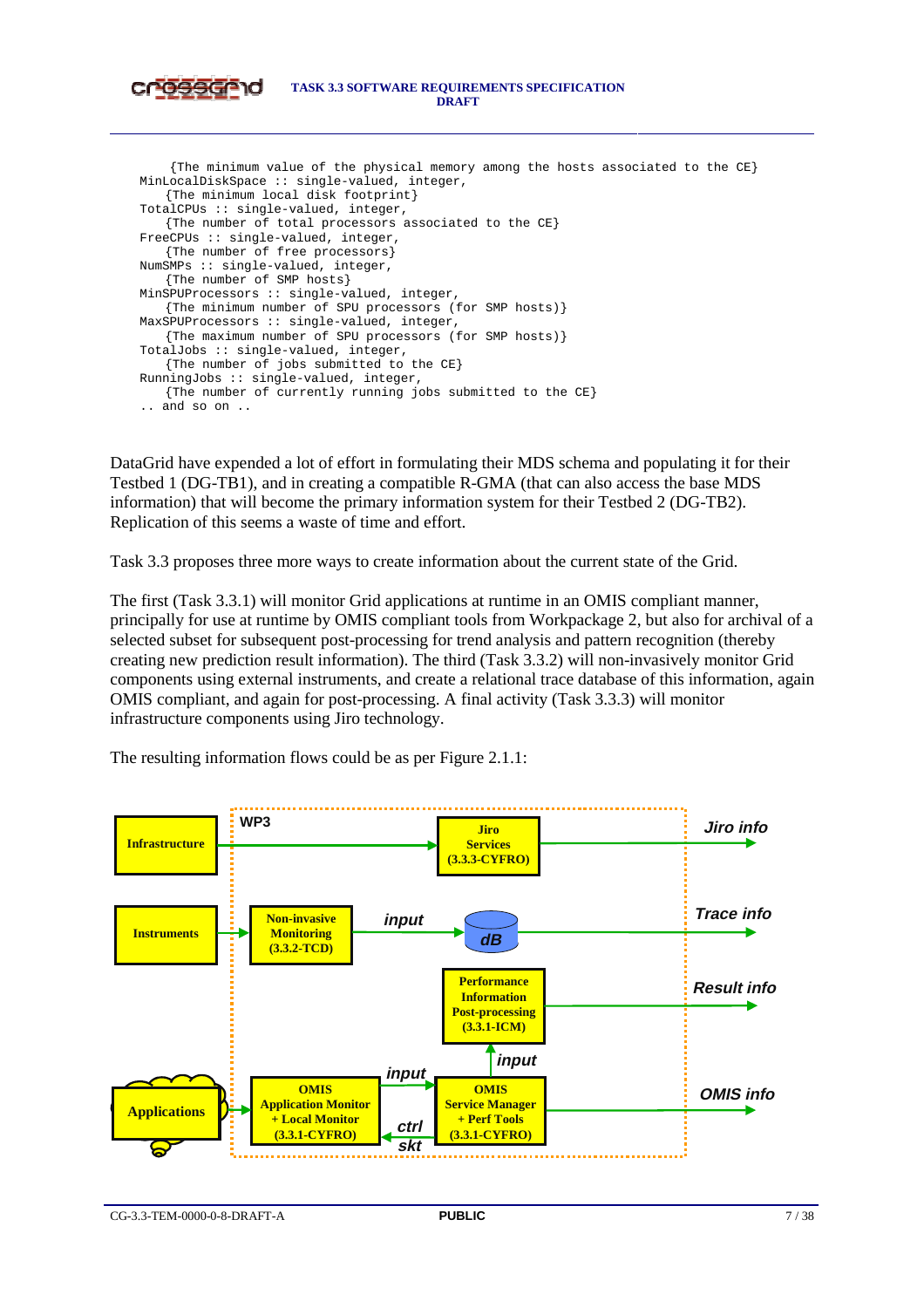Figure 2.1.1 Internal information flows within Task 3.3

Here we suggest that these flows should supplement the existing information system content rather than involve design of a new information system, i.e. that the effort should concentrate on adding value. Thus Task 3.3 suggests that for the MDS an appropriate extension to the DataGrid MDS schema should be formulated and populated with details of the CrossGrid Testbed 1 (CG-TB1). This should also be done for the R-GMA, again for CG-TB1.

The consequence of this is that, at least for CG-TB1, a significant proportion of the information required by the other tasks and workpackages can then be satisfied by the existing information systems. A further consequence is that these information systems become available for use by the new information sources. The OMIS, result and trace information could be routed through them, and the result and trace information could use the persistent database provisions of the R-GMA. The Jiro information could also be reflected into them, in much the same way as MDS currently is reflected into R-GMA. If these arrangements are made, then the resulting information flows could be as per Figure 2.1.2:



Figure 2.1.2 Can an existing information system be used within Task 3.3 ?

The risks are as follows. Firstly the MDS will be obselete by the end of 2002, therefore we can only consider the R-GMA in relation to the new information sources. Secondly it is likely there will be difficulties of some form, but this applies whatever is proposed, and to be optimistic: 'where there is a will there is a way'. Thirdly it places great reliance on the DataGrid R-GMA, but this has at least been released in its first revision, DataGrid themselves are keen to assist Task 3.3, and the creation of a larger body of expert R-GMA developers is reassuring. Fourthly the initial R-GMA release is missing many essential functions, in particular the all-important security, a substantive way of finding the best source of an item of information (i.e. a Mediator), a full consideration of scaling and performance, and any measure to guarantee robustness (e.g. replication); all these functions are, however, in the DataGrid development plan. Finally it renders CrossGrid hostage to DataGrid's timetables, but at least those are 12-15 months further advanced.

At this time, the nett risk might be considered to be acceptable relative to the benefits. The position should be re-evaluated over time as new Grid information systems become available, e.g. OGSA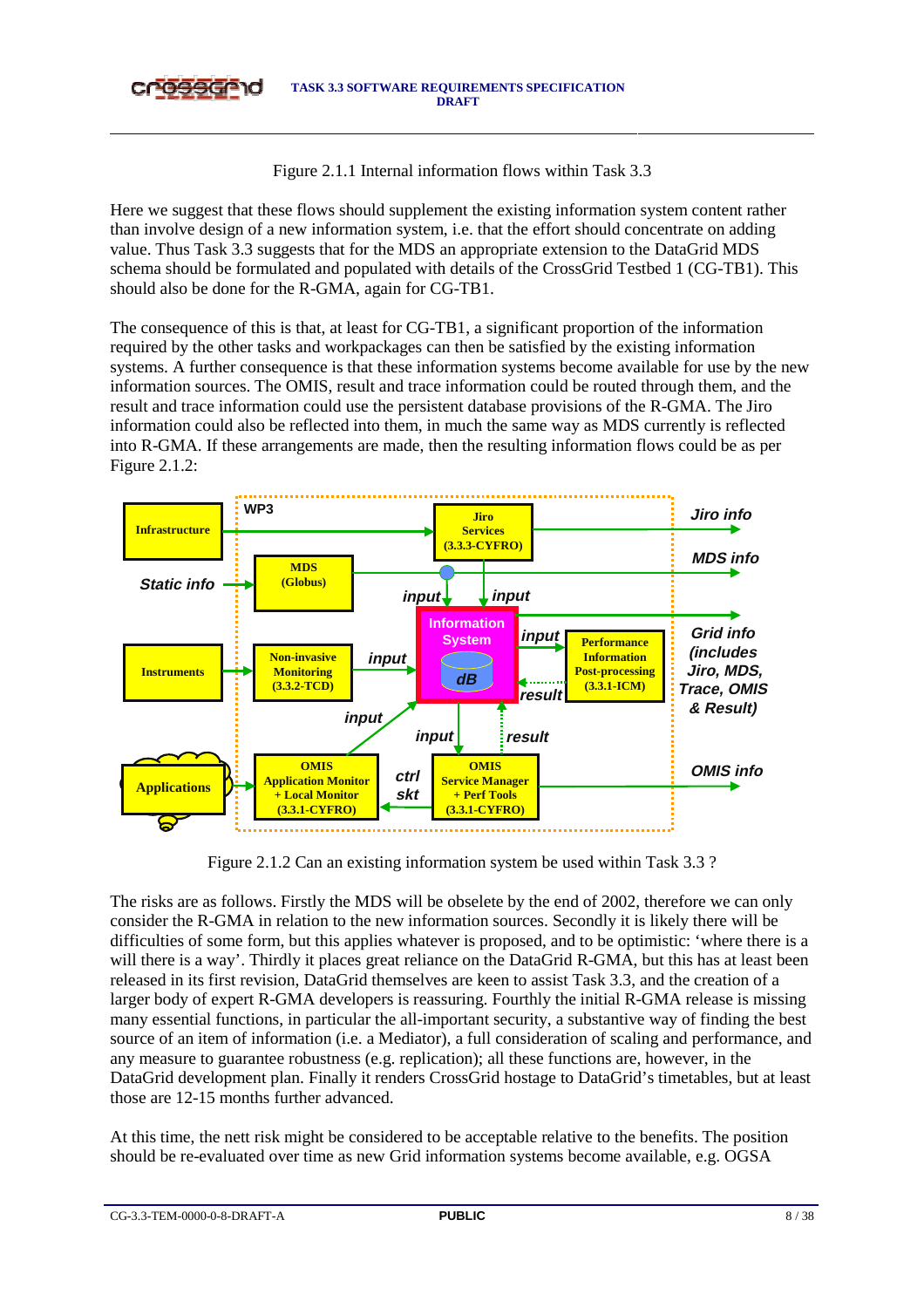compliant systems (note that DataGrid plan to modify R-GMA to be OGSA compliant). For the present one should assume exploitation of the DataGrid R-GMA information system.

There is still, however, the question of how to best exploit this for each new information source:

#### *OCM-G*

The OCM-G is able to gather information from user applications and provide it to higher level software components, typically tools such as performance analysis ones. Parts of OCM-G are standalone components, while other parts reside directly in the application address space. Some parts of OCM-G have rather specialized functional and performance requirements, and may have to be completely independent of the information system.



Figure 2.1.3 OCM-G

Figure 2.1 shows the monitoring environment. The OCM-G parts are *Service Manager*, *Local Monitor*, and *Application Monitor*. A service manager is the part of OCM-G to which tools can submit requests and from which they receive replies. Local monitors reside on each node of the target system. A local monitor receives OMIS requests from a service manager and its task is to execute the request and pass the reply back to the service manager. An application monitor is embedded in each process of the monitored application. Its role is to execute performance-critical requests directly in the application context and buffer performance data before passing it to higher layers.

OCM-G shall interoperate with the Grid information system. At this point it is not clear what kind of interoperability this should be. OCM-G will probably use the information system to manage the startup of the monitoring infrastructure. OCM-G might also be enabled to put the monitoring data into the information system if a client demands it. This can be useful for tools that perform statistical observations and need historic data (e.g. 'what files have been most frequently accessed by an application during its many executions').

#### *SANTA-G*

SANTA-G is specifically intended to introduce information captured by external monitoring instruments into the Grid information system, and to avail of the information system for subsequent performance analysis. All of the SANTA-G services are only dependent on the information system.

#### *Jiro-BASED MONITORING*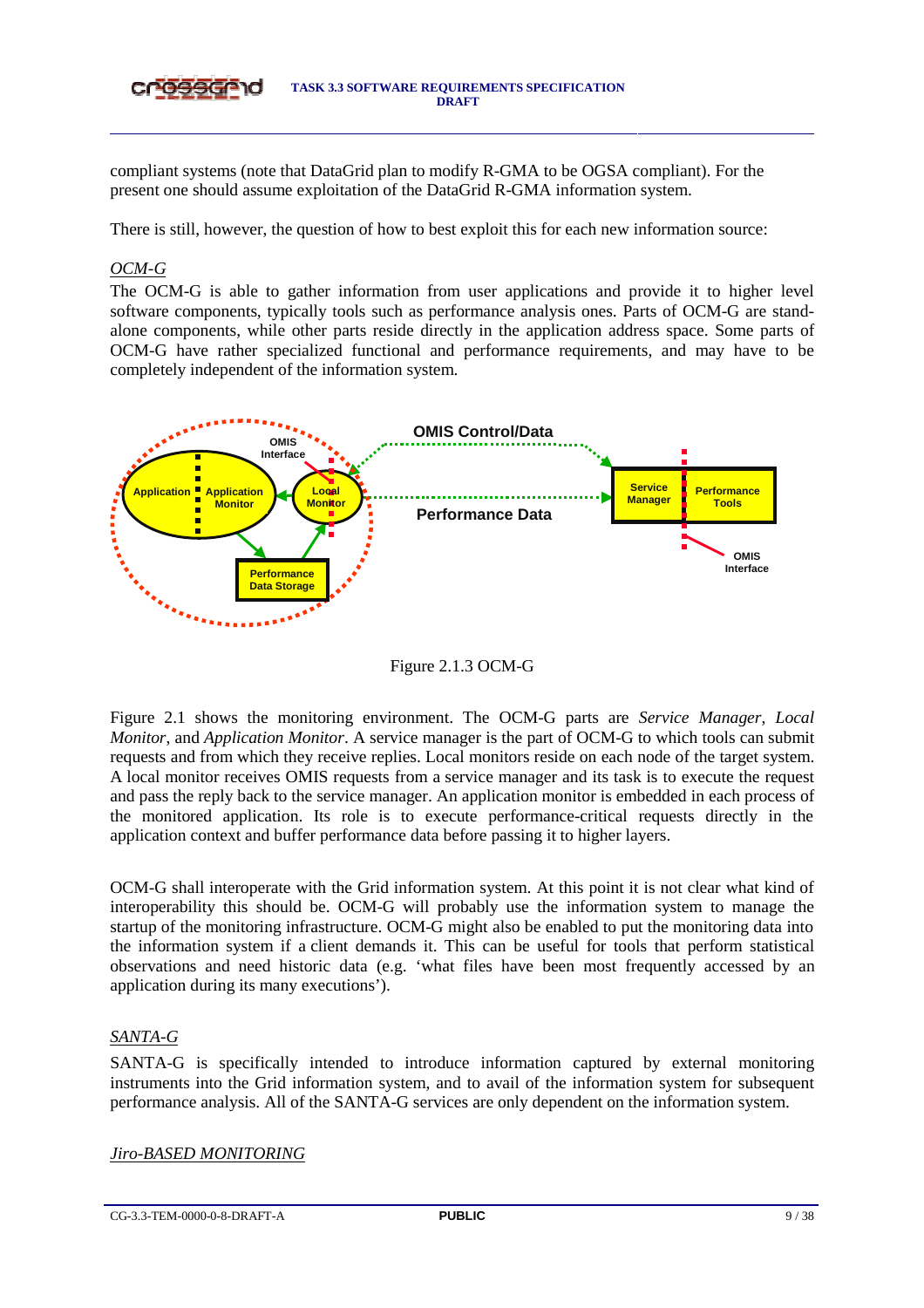Jiro is totally independent of the Grid information system; it is composed of stand-alone services. These services are responsible for gathering information from the hardware devices as well as analysing these information and making decisions based on it. Services responsible for gathering information can communicate directly with devices or through some legacy API like SNMP. Services responsible for making autonomous decision let the user specify appropriate logic for it. Moreover, the Jiro information can easily be reflected into it in much the same way as MDS currently is reflected into R-GMA, thereby adding value to the information system content

#### **2.1.1. System interfaces**

*This should list each system interface and identify the functionality of the software to accomplish the system requirement and the interface description to match the system.* The system interfaces …

#### **2.1.2. User interfaces**

#### *This should specify the following:*

I. The logical characteristics of each interface between the software product and its users. *This includes those configuration characteristics (e.g., required screen formats, page or window layouts, content of any reports or menus, or availability of programmable function keys) necessary to accomplish the software requirements.* II. All the aspects of optimizing the interface with the person who must use the system. *This may simply comprise a list of do's and don'ts on how the system will appear to the user. One example may be a requirement for the option of long or short error messages. Like all others, these requirements should be verifiable, e.g., "a clerk typist grade 4 can do function* X *in* Z *min after 1 h of training" rather than "a typist can do function* X.*" (This may also be specified in the Software System Attributes under a section titled Ease of Use.)* The user interfaces …

# **2.1.3. Hardware interfaces**

*This should specify the logical characteristics of each interface between the software product and the hardware components of the system. This includes configuration characteristics (number of ports, instruction sets, etc.). It also covers such matters as what devices are to be supported, how they are to be supported, and protocols. For example, terminal support may specify full-screen support as opposed to line-by line support.* The hardware interfaces …

# **2.1.4. Software interfaces**

*This should specify the use of other required software products (e.g., a data management system, an operating system, or a mathematical package), and interfaces with other application systems (e.g., the linkage between an accounts receivable system and a general ledger system). For each required software product, the following should be provided:*

- *Name;*
- *Mnemonic;*
- *Specification number;*
- *Version number;*
- *Source.*

*For each interface, the following should be provided:*

*- Discussion of the purpose of the interfacing software as related to this software product.*

*- Definition of the interface in terms of message content and format. It is not necessary to detail any well-*

*documented interface, but a reference to the document defining the interface is required.*

The software interfaces …

# **2.1.5. Communications interfaces**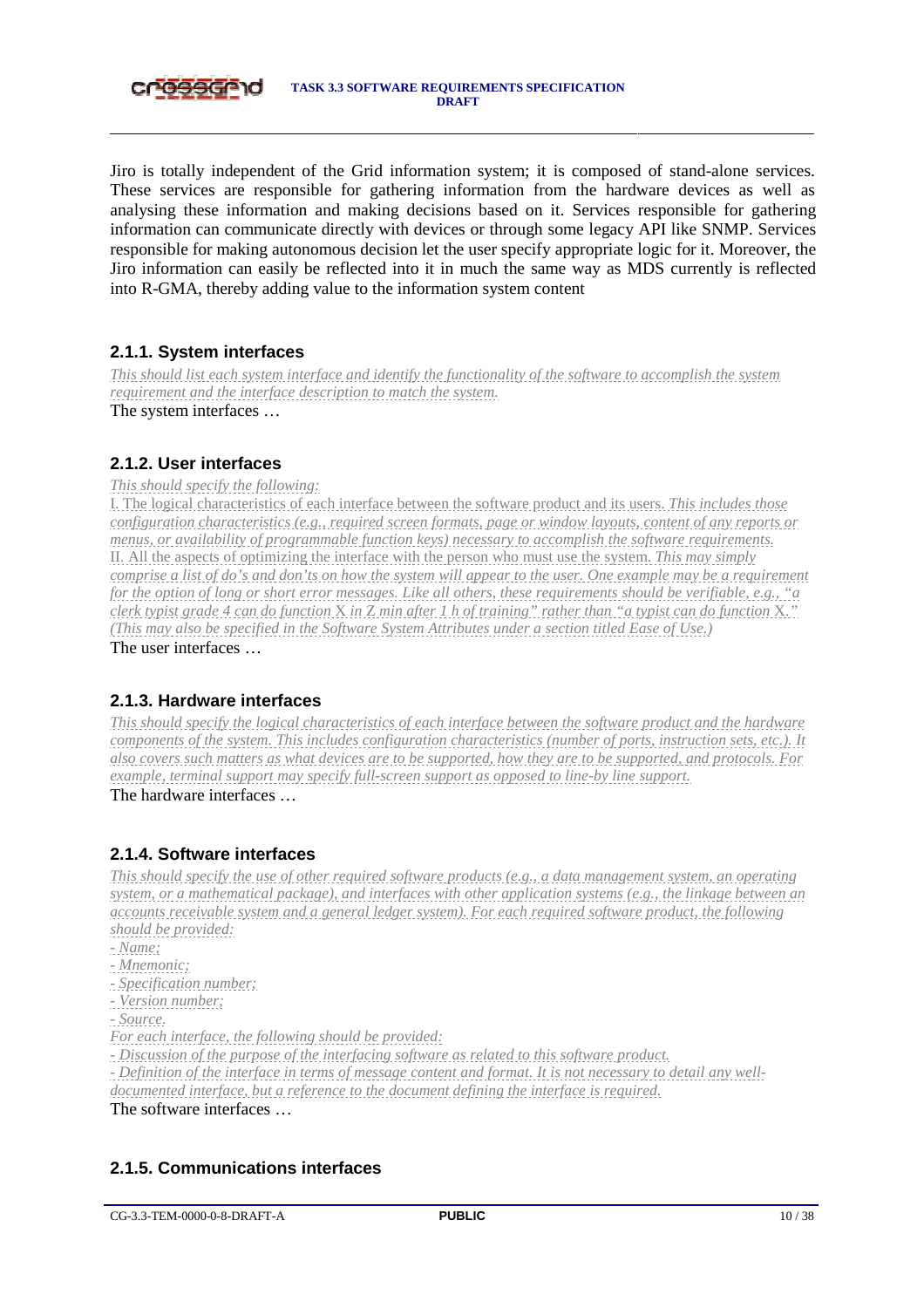*This should specify the various interfaces to communications such as local network protocols, etc.* The communications interfaces …

#### **2.1.6. Memory constraints**

*This should specify any applicable characteristics and limits on primary and secondary memory.* The memory constraints …

#### **2.1.7. Operations**

*This should specify the normal and special operations required by the user such as - The various modes of operations in the user organization (e.g., user-initiated operations); - Periods of interactive operations and periods of unattended operations; - Data processing support functions; - Backup and recovery operations NOTE: This is sometimes specified as part of the User Interfaces section.*

#### OCM-G

There are three primary operations that can be performed in interaction with OCM-G:

- *Init* open connection to the monitoring system
- *Request* send OMIS request
- *Finalize* close connection to the monitoring system

These operations will be available to clients by means of an appropriate API.

#### SANTA-G

The operations that can be performed in interaction with SANTA-G are yet to be determined.

#### Jiro-BASED MONITORING

The operations that can be performed in interaction with Jiro-based monitoring are yet to be determined.

#### **2.1.8. Site adaptation requirements**

*This should - Define the requirements for any data or initialization sequences that are specific to a given site, mission, or operational mode (e.g., grid values, safety limits, etc.); - Specify the site or mission-related features that should be modified to adapt the software to a particular installation.* The data must be … The initialization sequence is … Specific sites must …

### **2.2. PRODUCT FUNCTIONS**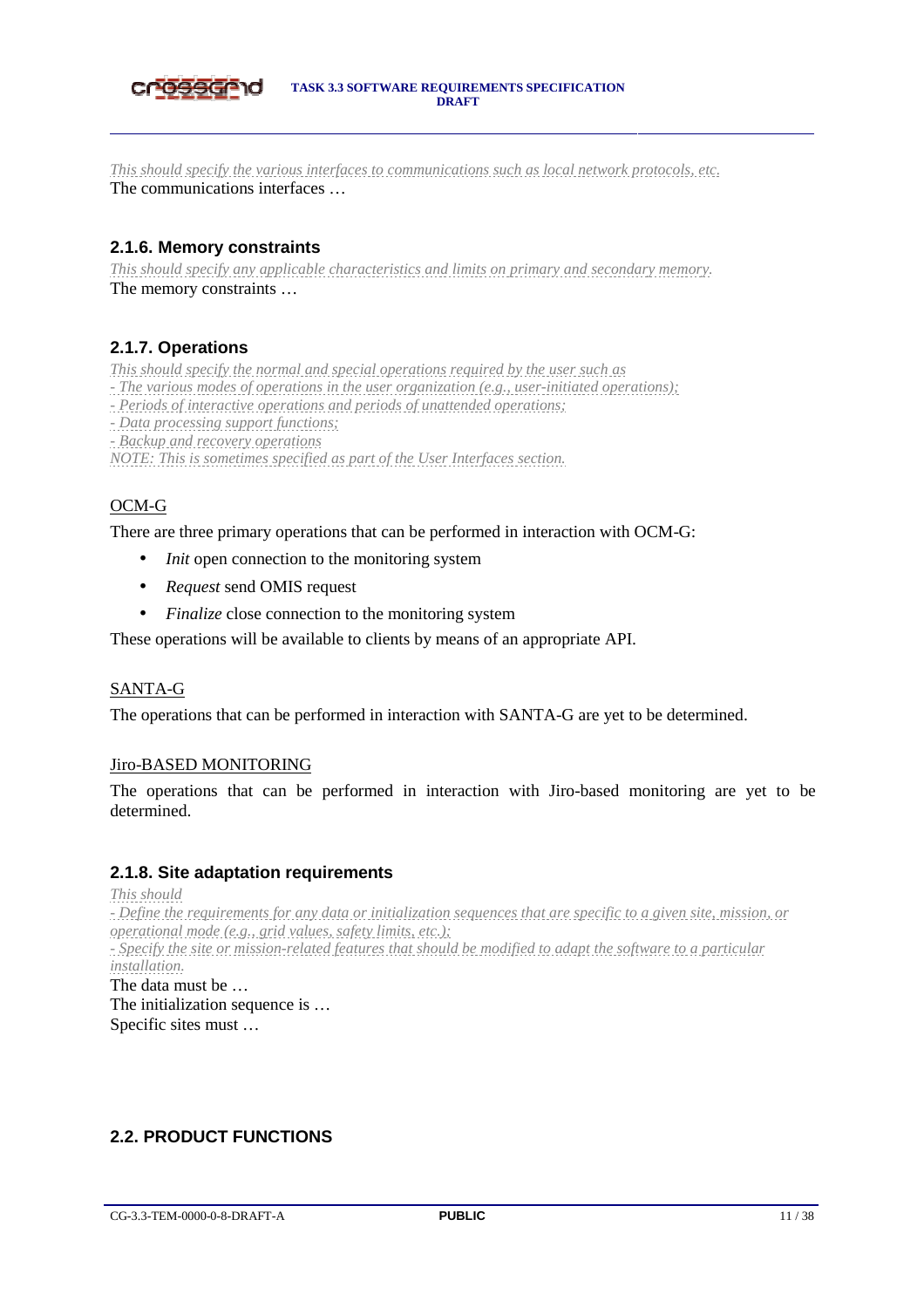*This subsection of the SRS should provide a summary of the major functions that the software will perform. For example, an SRS for an accounting program may use this part to address customer account maintenance, customer statement, and invoice preparation without mentioning the vast amount of detail that each of those functions requires.*

*Sometimes the function summary that is necessary for this part can be taken directly from the section of the higher-level specification (if one exists) that allocates particular functions to the software product. Note that for the sake of clarity*

*a) The functions should be organized in a way that makes the list of functions understandable to the customer or to anyone else reading the document for the first time.*

*b) Textual or graphical methods can be used to show the different functions and their relationships. Such a diagram is not intended to show a design of a product, but simply shows the logical relationships among variables.*

This section assumes the target information system is the DataGrid R-GMA. This assumption should be re-evaluated over time as new Grid information systems become available.

# **2.2.1. APPLICATION MONITORING (OCM-G)**

OCM-G (Task 3.3.1) will monitor Grid applications at runtime, principally for use at runtime by the tools from Workpackage 2, which assumes the application-level monitoring environment to be developed will comprise an autonomous monitoring system. Efficiency of application monitoring will be ensured by specialised application monitors, embedded in the application address space, and by efficient performance-data storage. The issue of scalability will be addressed by distributing the monitoring system into service managers (an intermediate layer between tools and local monitors), local monitors (for direct control of local application processes), and application monitors (for local handling of performance-critical actions in co-operation with local monitors). The OMIS specification will be used to build the communication layers from tools-to-service managers and service managersto-local monitors. The system will be extendible to provide new, additional functionality. If the control and information flows are separated then control could be exercised over channels built via Globus sockets (with GSI security), whilst data could flow via the R-GMA. This might be implemented as shown in Figure 2.2.1, although at this stage this is speculation.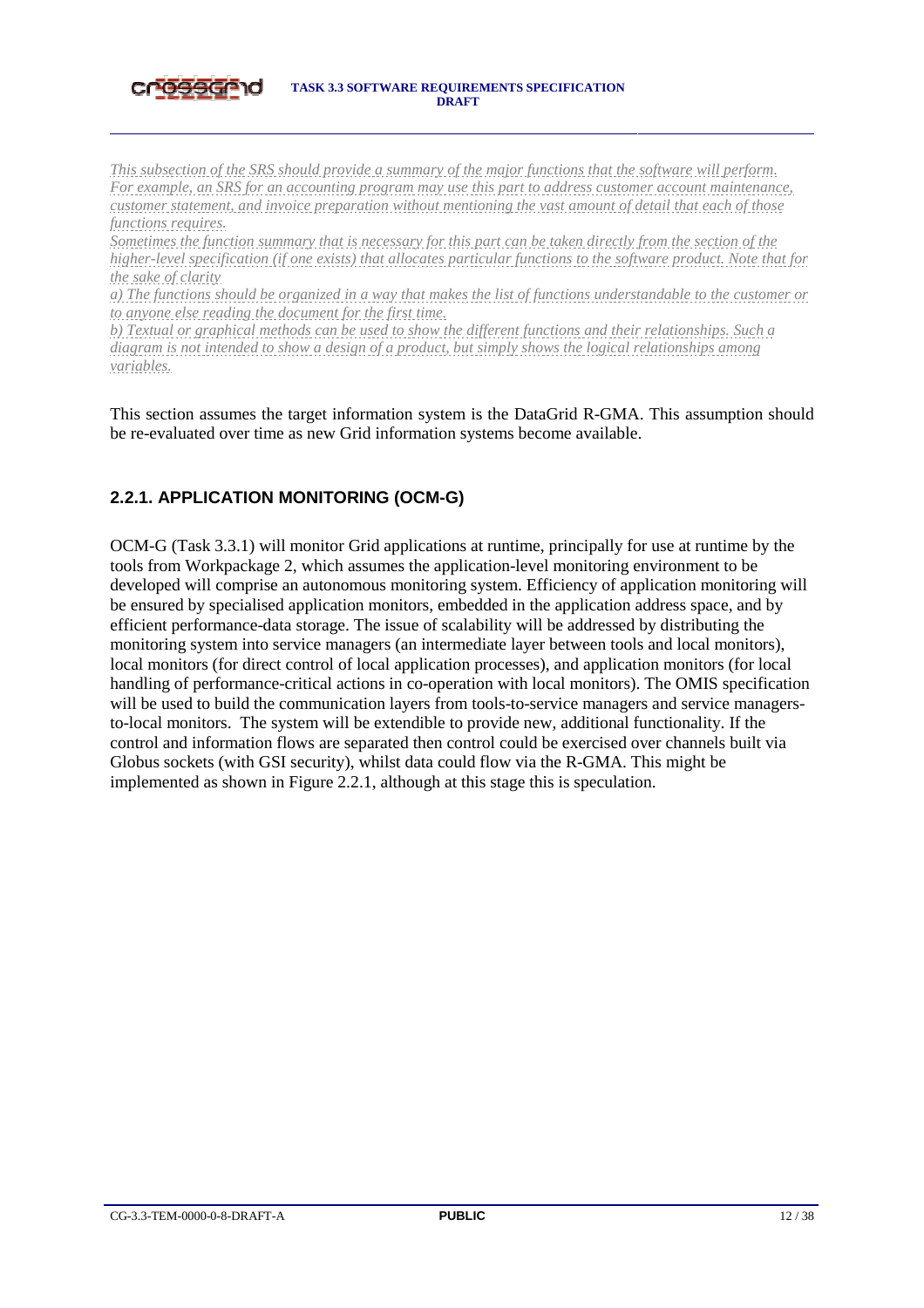

Figure 2.2.1 OCM-G implementation

Note that there may be many Local instances interacting with a single Service Manager, and there may be many Service Managers. Note also that information from the Application Monitor can be stored in logfiles in the Performance Data Storage, and subsequently retrieved via the Local Monitor by issuing appropriate SQL queries to the Producer. Synchronization of control and data could be guaranteed by ensuring the control and data flow through the one executing process, which has both Globus socket and R-GMA interfaces.

Another activity in this subtask will archive a selected subset of this information and post-process it for trend analysis and pattern recognition, and thereby create new prediction result information. Here one or more *Consumer* servlets could be used by an *Archiver* servlet to gather selected information that the Application Monitor has stored in the Performance Data Storage, where again the selection can be specified via SQL queries (again see Fig.2.2.1). An Archiver has a built-in *DBProducer* servlet to store the information persistently using a RDBMS, such as MySQL. The post-processing application could then take its input from the DBProducer and return its results to new tables in the same (or another) DBProducer.

The OCM-G will accept all requests compliant with OMIS 2.0. This includes two type of requests: *unconditional* and *conditional*.

The *unconditional* requests have a single effect on the target system and yield an immediate response. They are composed of one or more *actions* which specify either information to be returned or manipulations to be performed. For example request *stop process p\_1* will attempt to stop process identified as *p\_1*, while request *return process list for node n\_1* will return a list of attached (see section 3.2) processes residing on node identified as *n\_1*. All requests return a status information (whether the request succeded or not).

The *conditional* requests specify an event and a list of actions which shall be executed whenever the event occurs. Thus, responses to conditional requests can be produced multiple times, any time the specified event takes place. Example: *when function X is invoked, return the timestamp of this event.*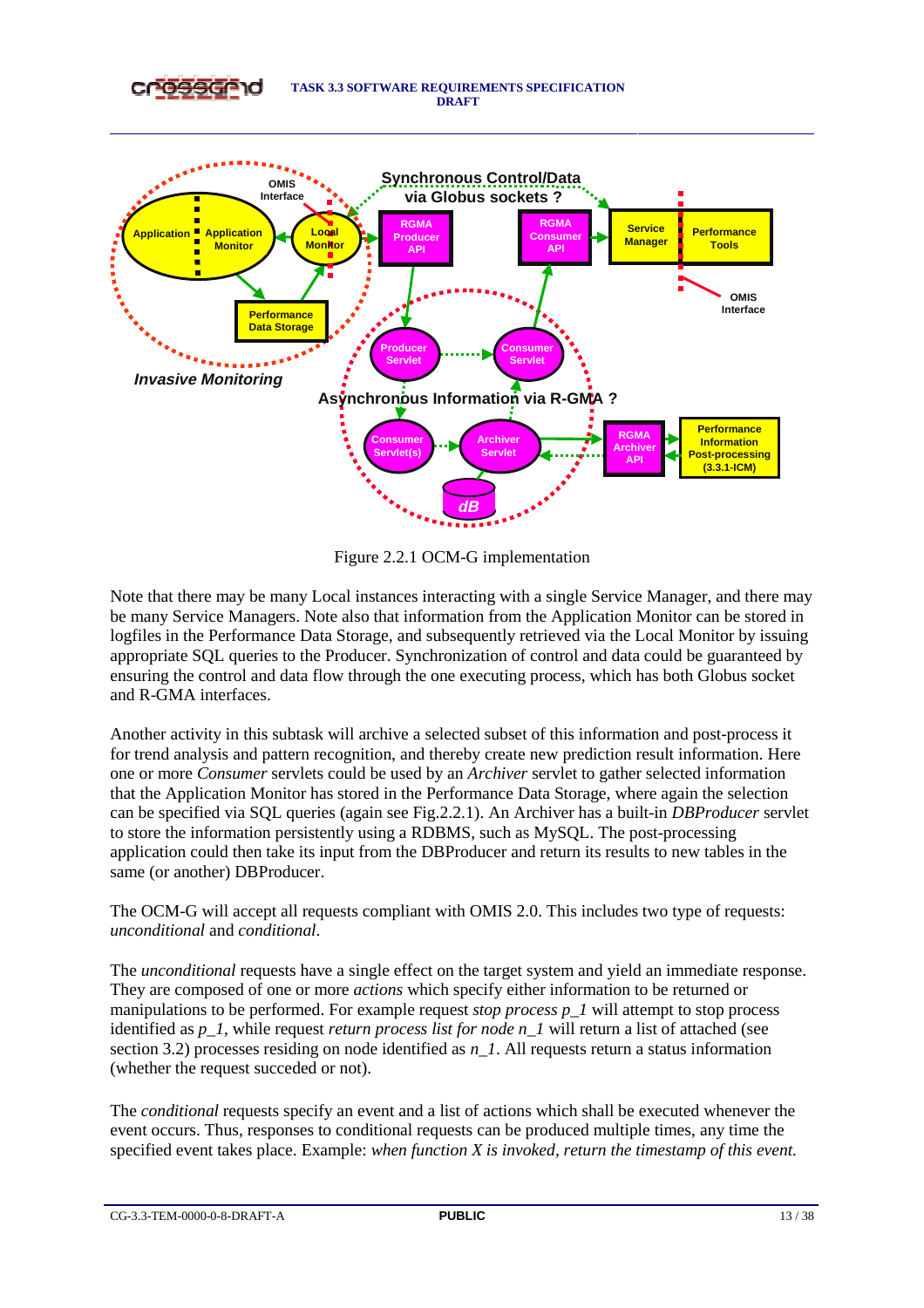For a detailed description of OMIS services, syntax and semantics of requests and specification of data format returned from the monitoring system refer to [OMIS].

## **2.2.2. NON-INVASIVE MONITORING (SANTA-G)**

SANTA-G (Task 3.3.2) will non-invasively monitor Grid components using external instruments, and create a relational trace database of this information. This is especially desirable for validation of invasive toolsets and simulation models. External sensor instruments will generate local logfiles that can be accessed via the DataGrid R-GMA. Specific R-GMA components will be needed to produce and consume the non-invasive performance monitoring information, as also will be associated performance analysis tool support. This might be implemented as shown in Figure 2.2.2. This arrangement will use the R-GMA to gather selected information from the logfiles, and store it persistently in a database. A subsequent analysis will take its input from the R-GMA and return its results to the R-GMA. An OMIS-compliant interface will enable interaction with the OCM-G toolset.



Figure 2.2.2 SANTA-G implementation

Thus SANTA-G tools will provide a set of services for non-invasively monitoring grid resources and subsequent performance analysis. This assumes that source of monitoring data will be a set of specialized, typically commercially available, instruments. Most relevant trace instrument hardware is controllable by suitable software. Acquisition of only the desired information, from within the complete set of information being generated, is usually determined by setting appropriate filter and trigger patterns. For a network trace, for example, these may specify packet types, source and destination addresses, etc.

A relational database will be employed to store and analyse the trace data acquired by the instrument. Since the raw trace data collected by the instrument will be written to binary trace files, these may need to be pre-processed into a format which is suitable for insertion into the database.

CG-3.3-TEM-0000-0-8-DRAFT-A **PUBLIC** 14 / 38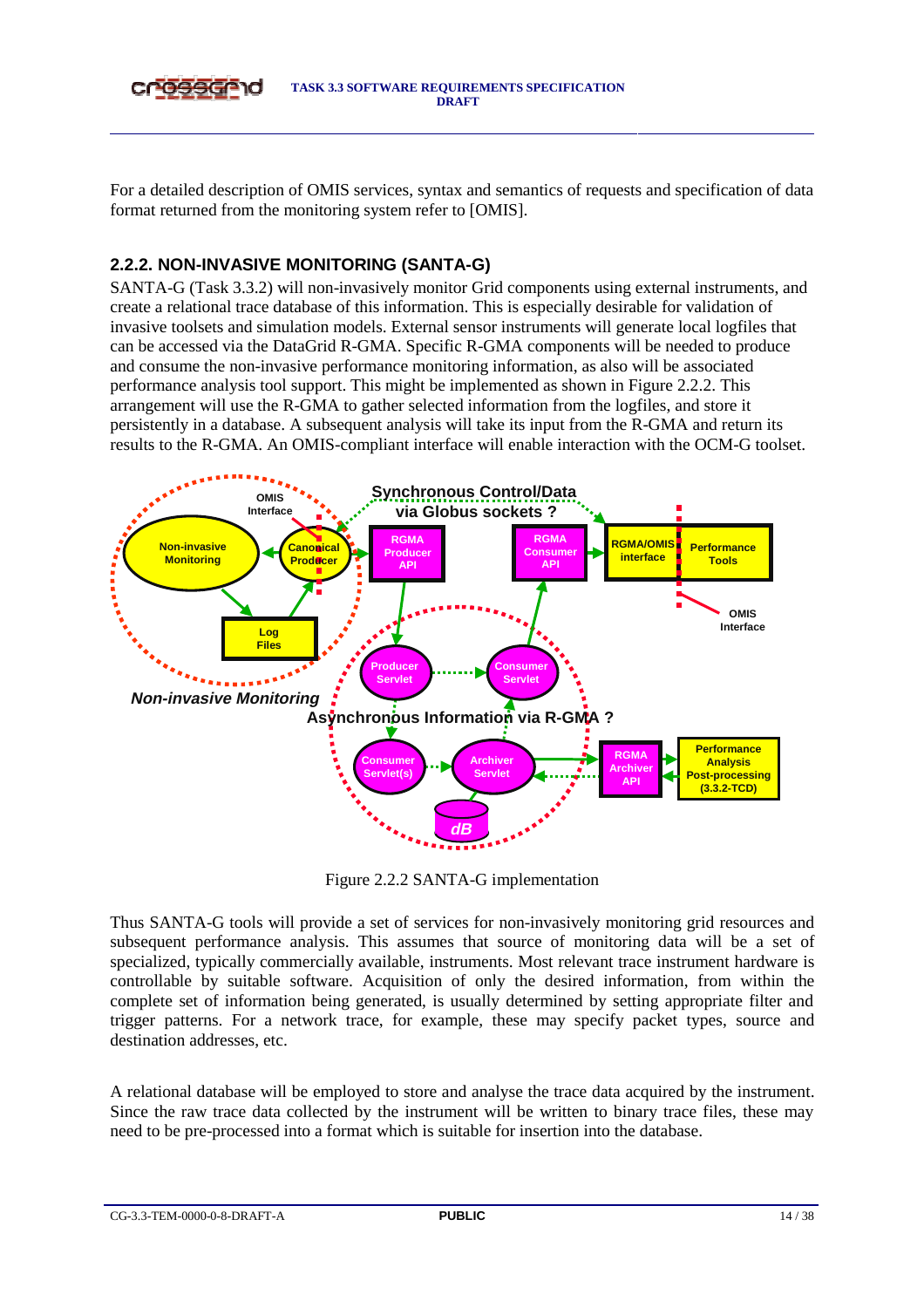

A number of useful attributes can be added by the trace hardware during tracing to assist subsequent analysis of the data. Each monitoring run will associated with a particular trace identifier, allowing for the identification of individual monitoring sessions; this will form part of the primary key. A timestamp will be appended to the data during the non-intrusive acquisition of the trace data. The database will make these timestamps available for further analysis - consequently trace data will provide accurate information about the temporal behaviour of the system under test. An example of some of the fields provided in a database for a network trace could be:

| PKT.packet_id           | Ethernet packet identifier   |
|-------------------------|------------------------------|
| PKT.time stamp          | integer timestamp part       |
| $PKT.time stamp_us$     | fractional timestamp part    |
| ETH.destination address | Ethernet destination address |
| ETH.source_address      | Ethernet source address      |

Subsequent to the trace data acquisition, R-GMA components will be used to provide for the persistent storage of the trace data. The trace files will be accessed by using a *Producer* (in this case the *CanonicalProducer*, which is being developed by TCD for DataGrid). This will then in turn use a R-GMA *Archiver* to store the trace data in a relational database.

In order to access this data, users will also make use of R-GMA *Consumers* and the Archiver. Users will create consumers, specifying SQL query statements for the data they wish to collect. The consumers will contact the Archiver, which will return the result set.

Further functions will provide performance analysis post-processing. This will be done using the same Archiver, from which the performance analysis tools will be able to retrieve the data required.

Interaction with OCM-G will be via an OMIS-compliant interface, supporting a subset of the functionality described in Section 2.2.1.

# **2.2.3. Jiro-BASED MONITORING**

A final activity (Task 3.3.3) will monitor infrastructure components using Jiro technology, which is a Java language-based implementation of the Federated Management Architecture. Jiro is designed for enterprise-sized applications, and supports network management protocols such as SNMP, thus it seems to be an appropriate approach to the network-related issues within Grid monitoring. Jiro components, such as the Logging Service, will be used for infrastructure monitoring, i.e. collecting information about user and node activity, network and node loads and network configuration tracing. Therefore this approach will complement the OMIS view. An important feature of the approach is that the management components can communicate with managed objects using SNMP, WBEM or some proprietary protocols. This enables one to create a solution that can leverage the existing "legacy" systems without a need to convert them to Java, so the proposed solution is flexible and extensible. The Jiro information can be published into the R-GMA, in the same way as with MDS. This may be implemented as shown in Figure 2.2.3.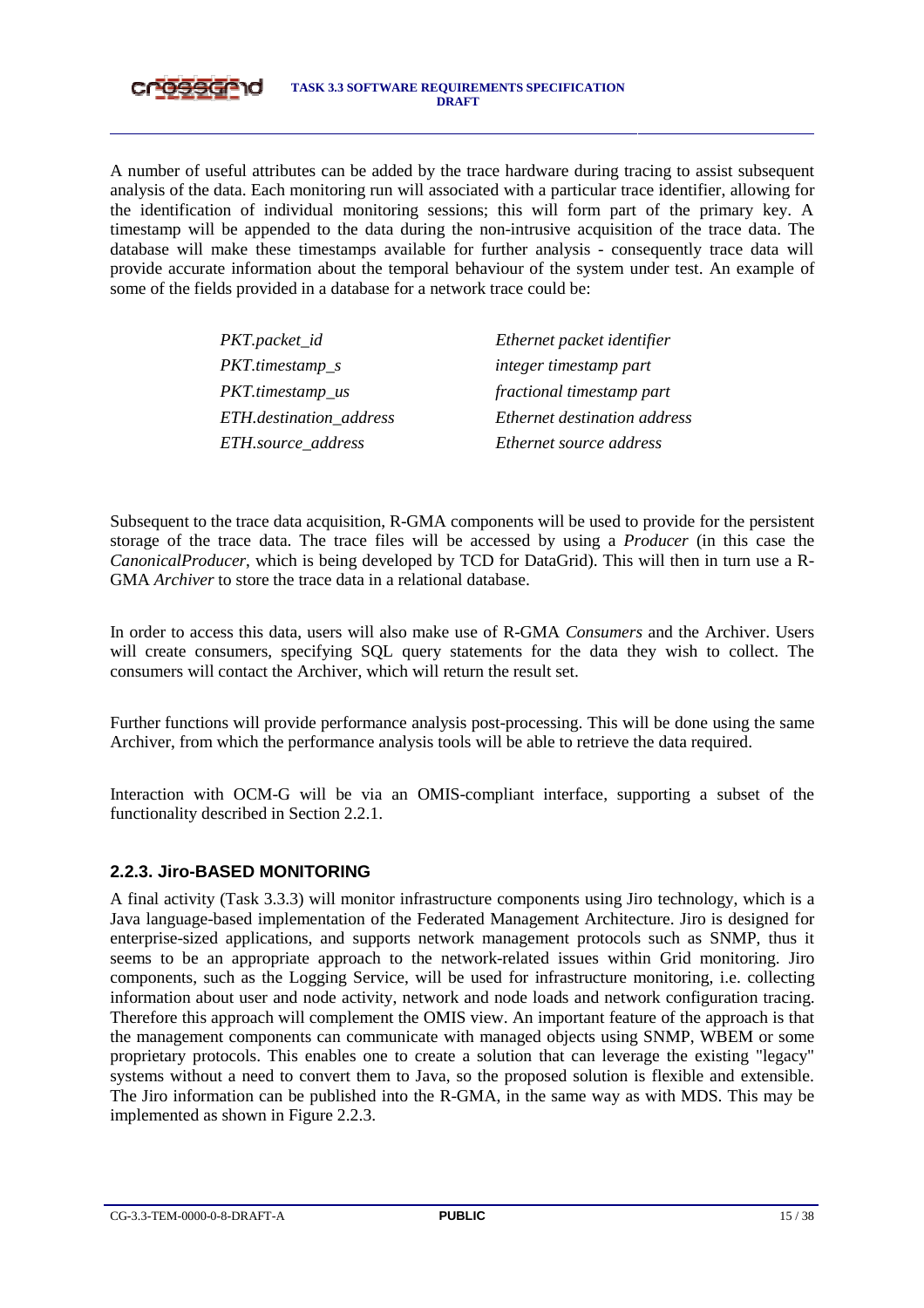

**TASK 3.3 SOFTWARE REQUIREMENTS SPECIFICATION**

Figure 2.2.3 Jiro-based monitoring implementation

# **<<< COMMENTS GRATEFULLY RECEIVED >>>**

# **2.3. USER CHARACTERISTICS**

æss

*This subsection of the SRS should describe those general characteristics of the intended users of the product including educational level, experience, and technical expertise. It should not be used to state specific requirements, but rather should provide the reasons why certain specific requirements are later specified in Section 3 of the SRS.*

The user characteristics are …

# **2.4. CONSTRAINTS**

Contraints include

- a) Regulatory policies …
- b) Hardware limitations (e.g., signal timing requirements) …
- c) Interfaces to other applications …
- d) Parallel operation …
- e) Audit functions …
- f) Control functions …
- g) Higher-order language requirements …
- h) Signal handshake protocols (e.g., XON-XOFF, ACK-NACK) …
- i) Reliability requirements …
- j) Criticality of the application …
- k) Safety and security considerations …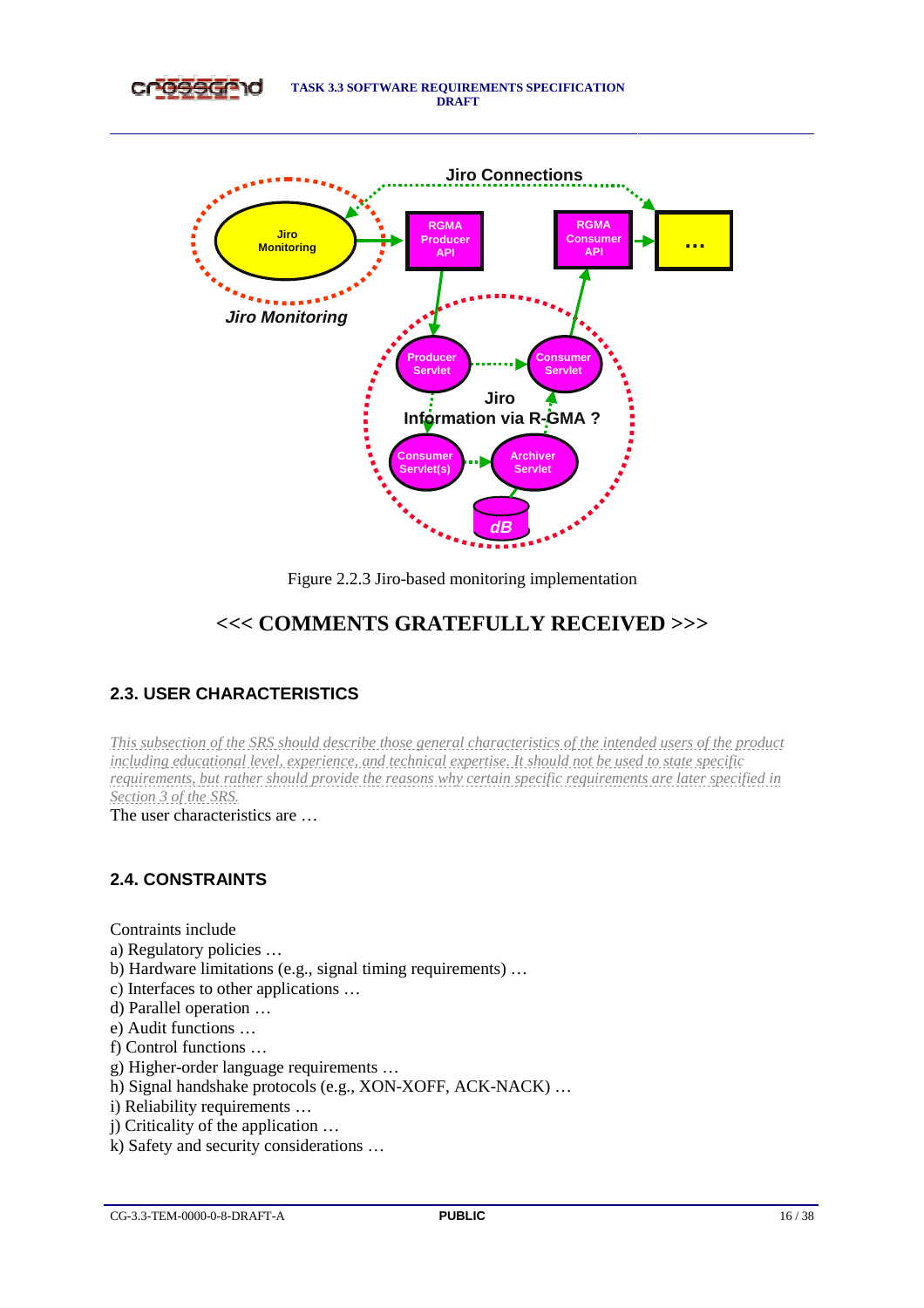# **2.5. ASSUMPTIONS AND DEPENDENCIES**

*This subsection of the SRS should list each of the factors that affect the requirements stated in the SRS. These factors are not design constraints on the software but are, rather, any changes to them that can affect the requirements in the SRS. For example, an assumption may be that a specific operating system will be available on the hardware designated for the software product. If, in fact, the operating system is not available, the SRS would then have to change accordingly.*

Firstly let us look at the kinds of information that will be required both within Workpackage 3 and in other workpackages. From the CrossGrid Technical Annex, the information flows involving Task 3.3 and other Workpackages are confined to interactions with Workpackage 2 as in Figure 2.5.1.



Figure 2.5.1 Information flows between Task 3.3 and other WPs as per the Technical Annex

Again from the CrossGrid Technical Annex, the information flows between Task 3.3 and the remainder of Workpackage 3 are as in Figure 2.5.2.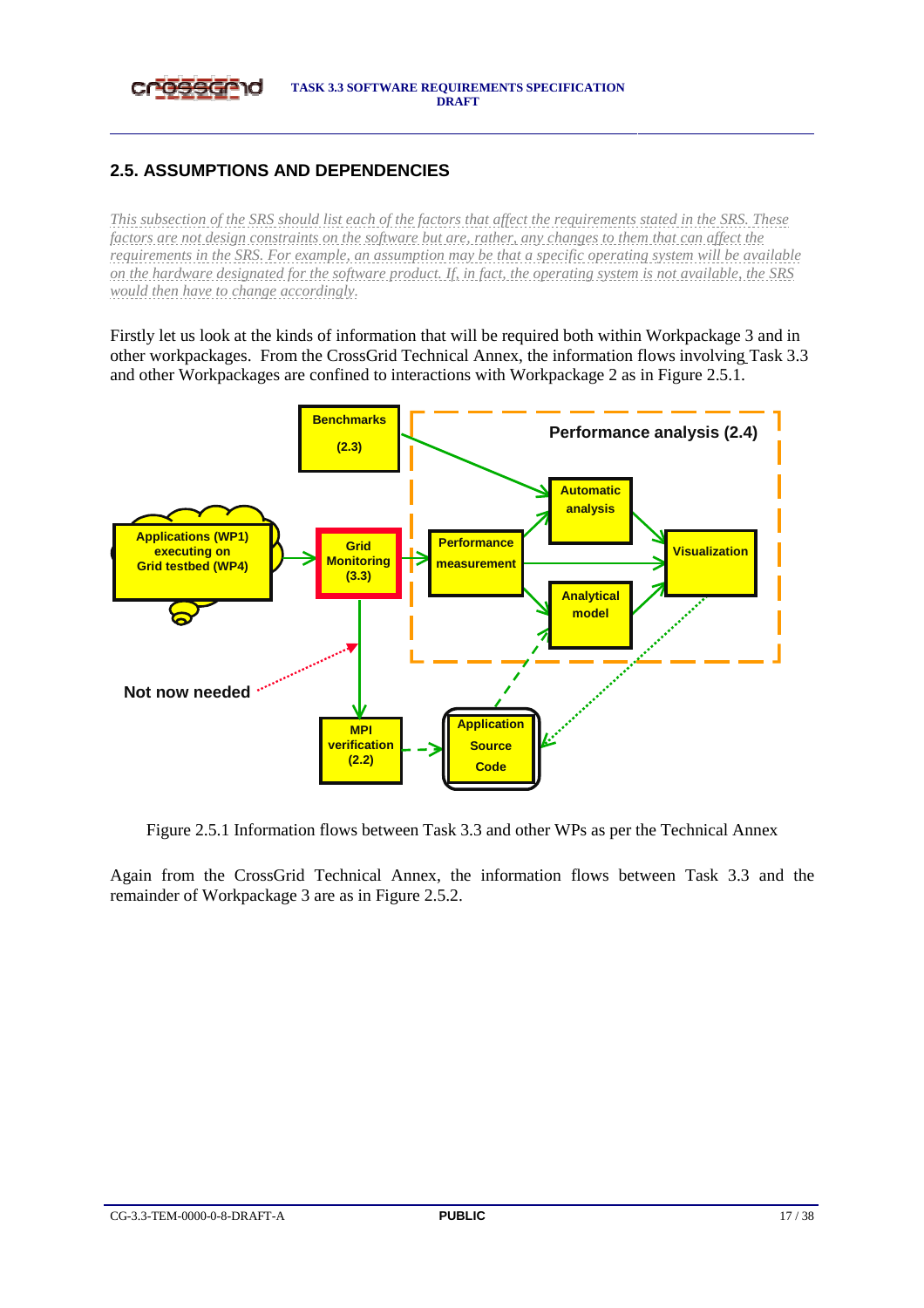

Figure 2.5.2 WP3 internal information flows as per the Technical Annex

Figure 2.5.3 sumarises the known external information flows involving Task 3.3.

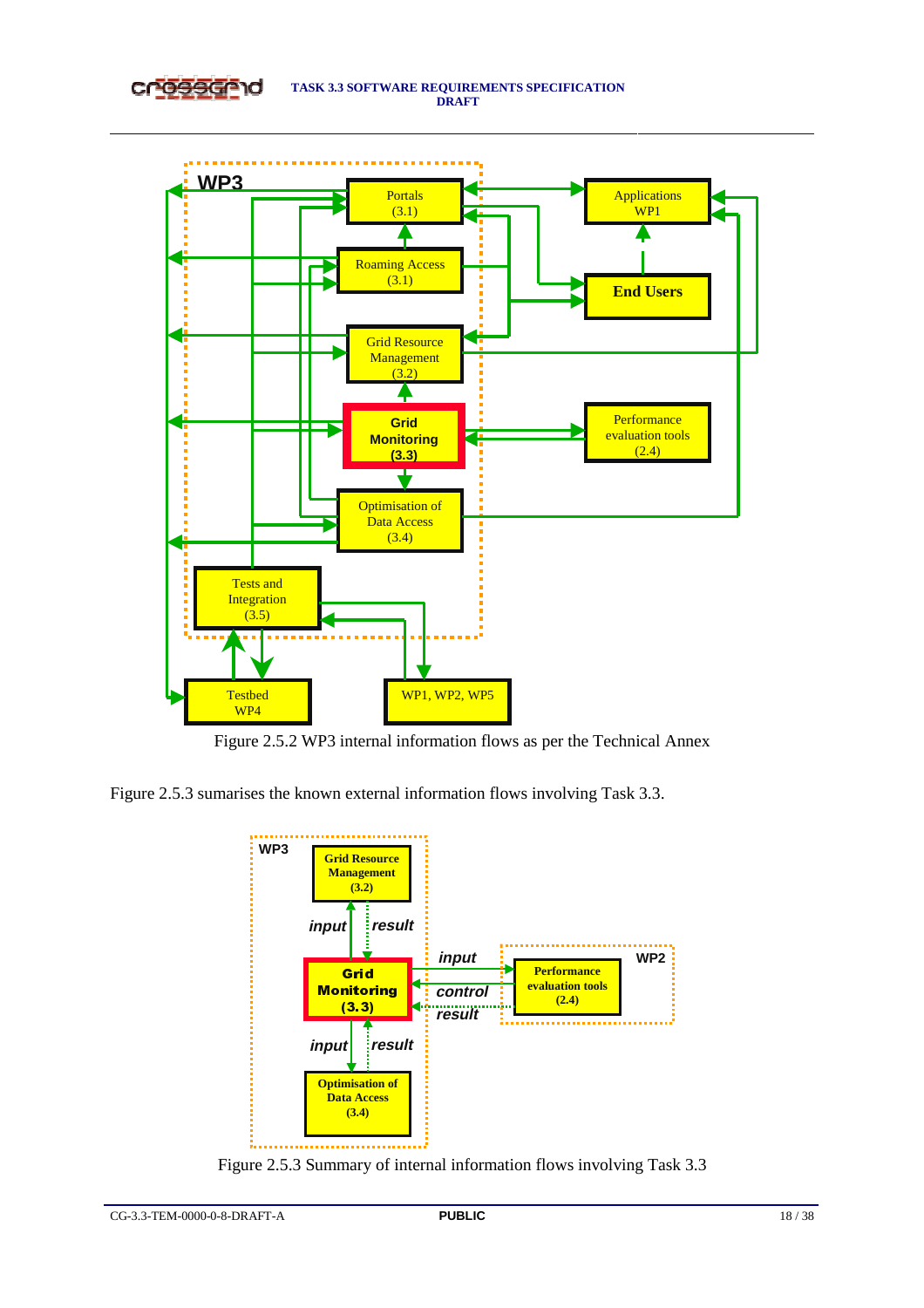CN<del>OSSGN</del>O

The depencency tables below indicate where information may be most easily acquired from: either the Globus MDS, the DataGrid R-GMA, or unique Task 3.3 sources.

| <b>Task</b>    | Flow                           | <b>Information</b>                            | <b>Source</b>            |
|----------------|--------------------------------|-----------------------------------------------|--------------------------|
| T1.x           | $\leftarrow$ T3.3              | unknown                                       |                          |
| [Applications] |                                |                                               |                          |
|                | $\rightarrow$ T <sub>3.3</sub> | test objects                                  |                          |
|                |                                | software environment (runtime libraries, etc) | JDL? / MDS?              |
|                |                                | software requirements specification?          |                          |
|                |                                | other info?                                   |                          |
|                |                                | no critical dependency                        |                          |
|                | Queries:                       | what info do T1.x need?                       |                          |
|                |                                | What info do T1.x publish ?                   |                          |
| T2.2 [MPI      | $\leftarrow$ T3.3              | what info?                                    |                          |
| Verification]  |                                |                                               |                          |
|                | $\rightarrow$ T <sub>3.3</sub> | outputs                                       |                          |
|                |                                | software requirements specification?          |                          |
|                |                                | no critical dependency                        |                          |
|                | Queries:                       | what input from T3.3?                         |                          |
| T2.3           | $\leftarrow$ T3.3              | Nil                                           |                          |
| [Benchmarks]   | $\rightarrow$ T <sub>3.3</sub> | Nil                                           |                          |
|                |                                |                                               |                          |
| T2.4           | Queries:<br>$\leftarrow$ T3.3  | what input from T3.3?<br>Data transfers       |                          |
| [Performance   |                                | Synchronization                               | $R-GMA?$<br>T3.3?        |
| Evaluation     |                                | I/O delay                                     | R-GMA?                   |
| Tools]         |                                | CPU utilization                               | $R-GMA$                  |
|                |                                | Network utilization                           | R-GMA                    |
|                |                                | Storage utilization                           | MDS / R-GMA              |
|                |                                | (Raw?) data [for automatic perf analysis]     | T3.3                     |
|                |                                | other info?                                   | $\overline{\mathcal{L}}$ |
|                | $\rightarrow$ T <sub>3.3</sub> | software requirements specification           |                          |
|                | Queries:                       | what other info might be required from T3.3?  |                          |
| T3.1 [Portals] | $\leftarrow$ T3.3              | Unknown                                       |                          |
|                | $\rightarrow$ T <sub>3.3</sub> | Unknown                                       |                          |
|                |                                | No critical dependency                        |                          |
|                | Queries:                       | where does T3.1 get its info from ?           |                          |
| T3.1           | $\leftarrow$ T3.3              | Unknown                                       |                          |
| [Roaming]      |                                |                                               |                          |
|                | $\rightarrow$ T <sub>3.3</sub> | Unknown                                       |                          |
|                |                                | No critical dependency                        |                          |
|                | Queries:                       | where does T3.1 get its info from ?           |                          |
| T3.2           | $\leftarrow$ T3.3              | Heterogeneity                                 | <b>MDS</b>               |
|                |                                | Load average                                  | R-GMA                    |
|                |                                | Availability                                  | <b>MDS</b>               |
|                |                                | Location of data files                        | $RC/MDS$                 |
|                |                                | Availability of replicas                      | RC / MDS                 |
|                |                                | Network delays                                | MDS / R-GMA              |
|                |                                | Static application characteristics            | <b>JDL</b>               |
|                |                                | Dynamic application characteristics           | T3.3                     |
|                |                                | Architecture                                  | <b>MDS</b>               |
|                |                                | <b>OS</b>                                     | <b>MDS</b><br><b>MDS</b> |
|                |                                | Static memory config<br>Dynamic memory config | R-GMA / T3.3             |
|                |                                |                                               |                          |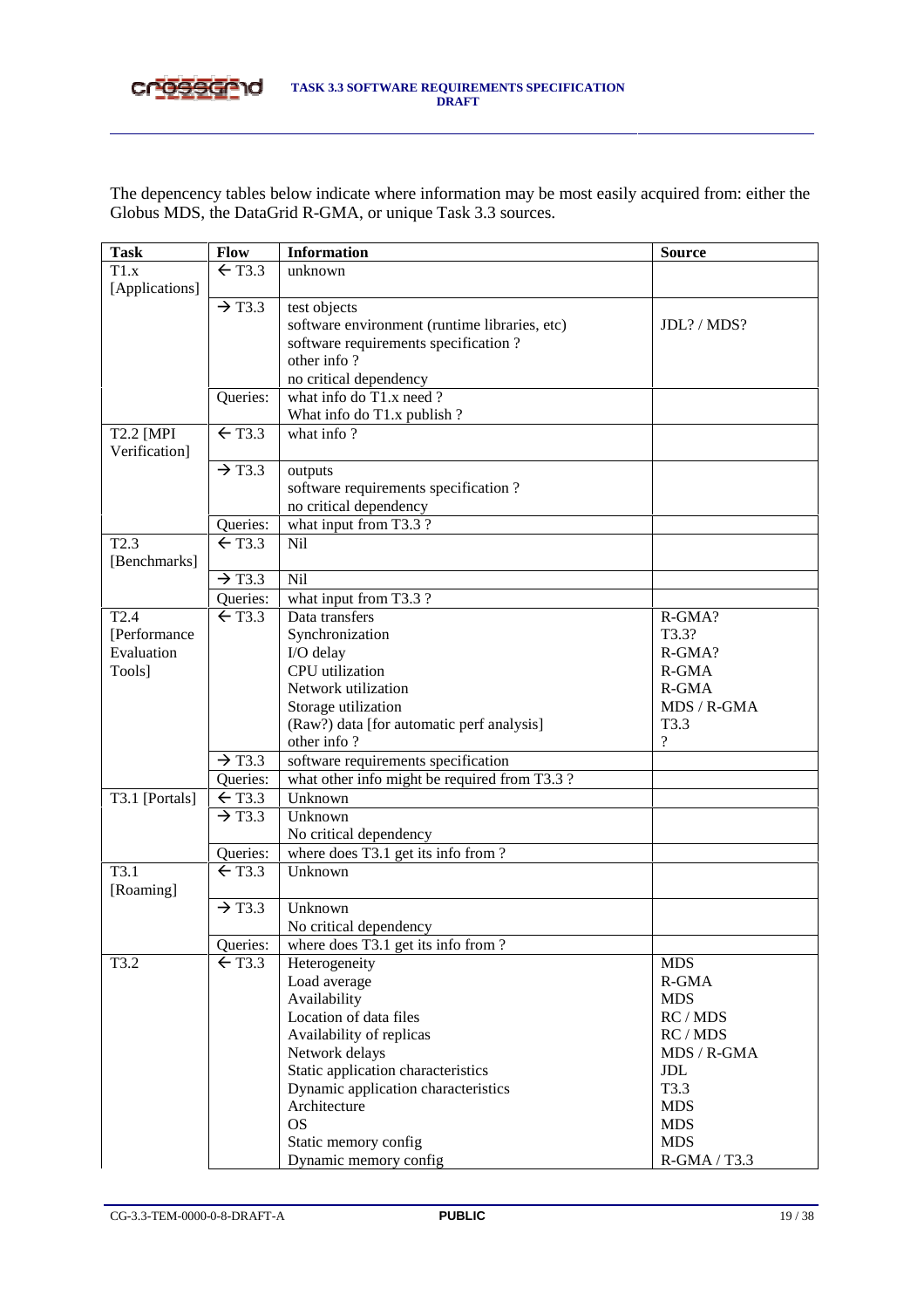

|                  |                                | <b>Resident libraries</b>                           | <b>MDS</b>       |
|------------------|--------------------------------|-----------------------------------------------------|------------------|
|                  |                                | Required libraries                                  | <b>JDL</b>       |
|                  |                                | Invoked shared libraries                            | T3.3             |
|                  |                                | Other infrastructure                                | T <sub>3.3</sub> |
|                  |                                | Configuration                                       | T3.3             |
|                  |                                | $History [+ predictions]$                           | T3.3             |
|                  | $\rightarrow$ T <sub>3.3</sub> | Outputs                                             |                  |
|                  |                                | initial location of processes (to locate processes) |                  |
|                  |                                | migration decisions (to locate monitored processes) |                  |
|                  |                                | [predictions ?]                                     |                  |
|                  |                                | no critical dependency                              |                  |
|                  | Queries:                       | Nil as yet                                          |                  |
| T3.4             | $\leftarrow$ T3.3              | Current user state                                  | T3.3?            |
| [Optimization    |                                | $I/O$ info                                          | $R-GMA? / T3.3?$ |
| of Data          |                                | Network info                                        | $R-GMA$          |
| Access]          |                                | <b>MSMS</b> load                                    | T3.3?            |
|                  |                                | Queue length                                        | T3.3?            |
|                  |                                | Number of drives                                    | <b>MDS</b>       |
|                  |                                | Drive throughput                                    | T3.3?            |
|                  |                                | File size                                           | T3.3?            |
|                  | $\rightarrow$ T3.3             | outputs                                             |                  |
|                  |                                | no critical dependency                              |                  |
|                  | Queries:                       | current user state ???                              |                  |
| T <sub>3.5</sub> | $\leftarrow$ T3.3              | Specifications                                      |                  |
| [Prototypes]     |                                | User guide                                          |                  |
|                  |                                | Anything else?                                      |                  |
|                  | $\rightarrow$ T3.3             | Something?                                          |                  |
|                  | Oueries:                       | what input from T3.5?                               |                  |

# **2.6. APPORTIONING OF REQUIREMENTS**

*This subsection of the SRS should identify requirements that may be delayed until future versions of the system.*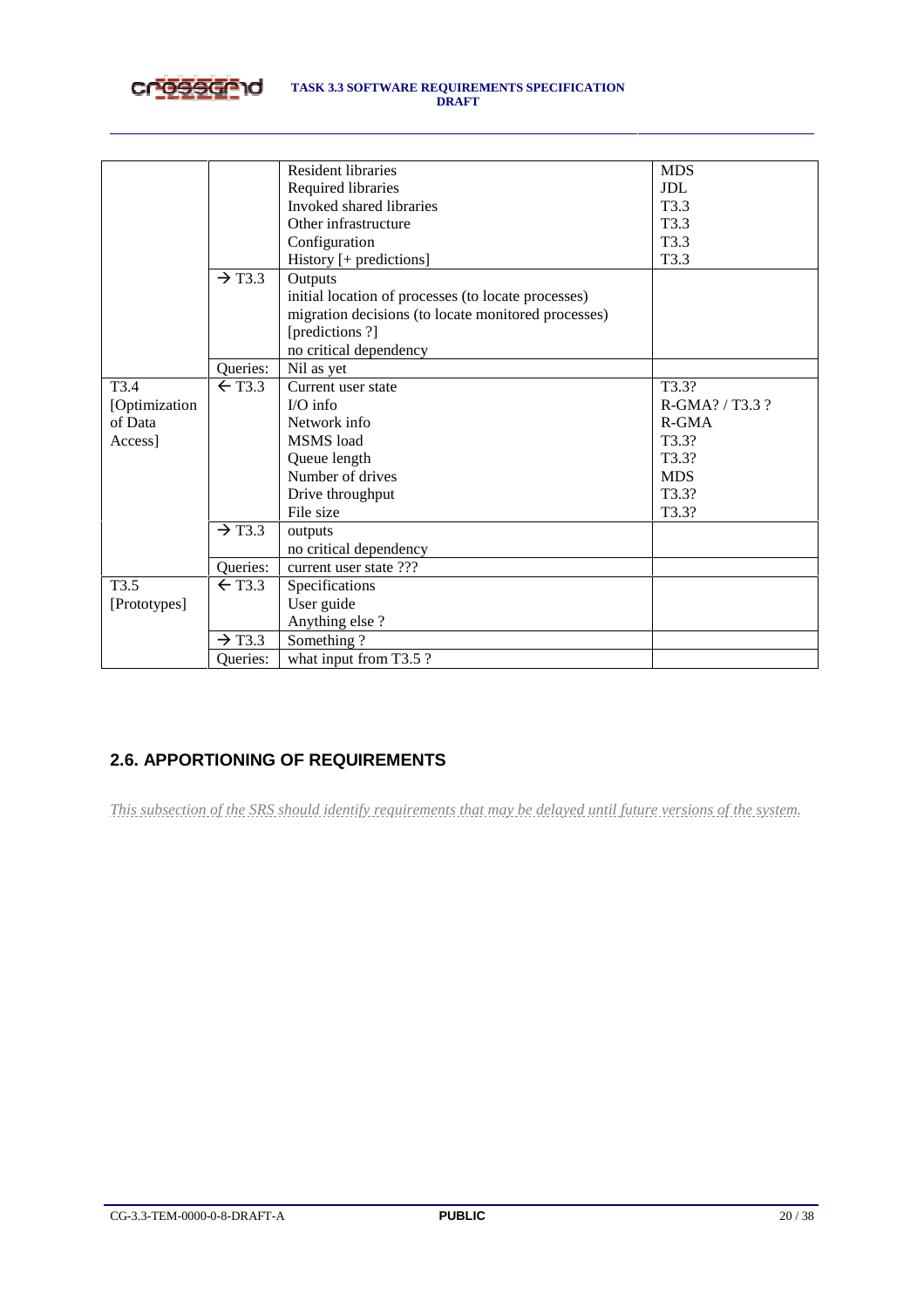ਤੱਤਰਵਾਹ

# **3. SPECIFIC REQUIREMENTS**

*This section of the SRS should contain all of the software requirements to a level of detail sufficient to enable designers to design a system to satisfy those requirements, and testers to test that the system satisfies those requirements. Throughout this section, every stated requirement should be externally perceivable by users, operators, or other external systems. These requirements should include at a minimum a description of every input (stimulus) into the system, every output (response) from the system, and all functions performed by the system in response to an input or in support of an output. As this is often the largest and most important part of the SRS, the following principles apply:*

*a) Specific requirements should be stated in conformance with all the characteristics described in 4.3.of [IEEE-Std 830-1998].*

*b) Specific requirements should be cross-referenced to earlier documents that relate.*

*c) All requirements should be uniquely identifiable.*

*d) Careful attention should be given to organizing the requirements to maximize readability.*

*Before examining specific ways of organizing the requirements it is helpful to understand the various items that comprise requirements as described in 3.1 through 3.7.*

# **3.1. EXTERNAL INTERFACES**

*This should be a detailed description of all inputs into and outputs from the software system. It should complement the interface descriptions in 2 and should not repeat information there. It should include both content and format as follows:*

*a) Name of item;*

*b) Description of purpose;*

*c) Source of input or destination of output;*

*d) Valid range, accuracy, and/or tolerance;*

*e) Units of measure;*

*f) Timing;*

*g) Relationships to other inputs/outputs;*

*h) Screen formats/organization;*

*i) Window formats/organization;*

*j) Data formats;*

*k) Command formats;*

*l) End messages.*

# **3.2. FUNCTIONS**

*Functional requirements should define the fundamental actions that must take place in the software in accepting and processing the inputs and in processing and generating the outputs. These are generally listed as "shall" statements starting with "The system shall…" .*

*These include*

*a) Validity checks on the inputs b) Exact sequence of operations c) Responses to abnormal situations, including 1) Overflow 2) Communication facilities 3) Error handling and recovery d) Effect of parameters e) Relationship of outputs to inputs, including 1) Input/output sequences 2) Formulas for input to output conversion*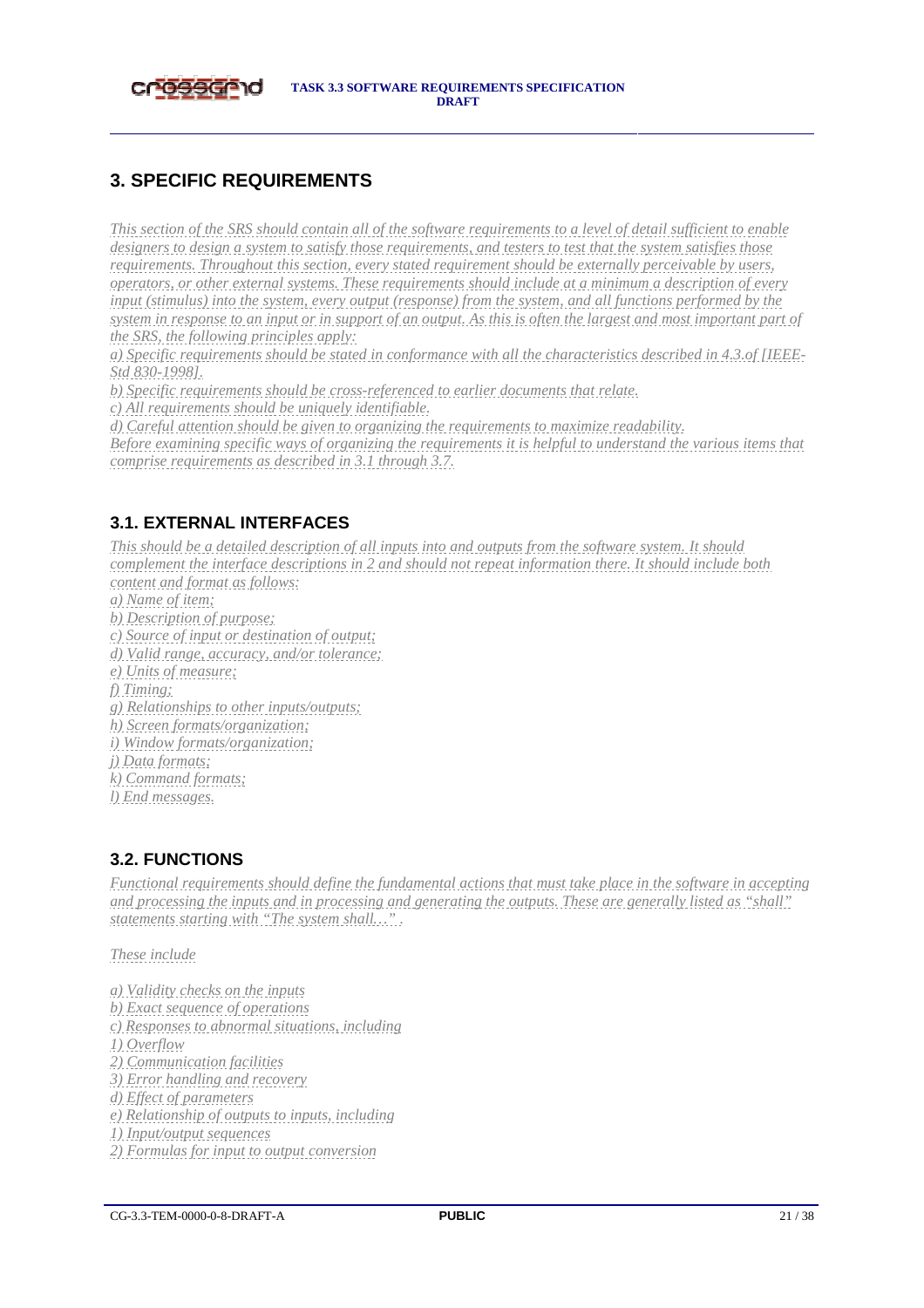*It may be appropriate to partition the functional requirements into subfunctions or subprocesses. This does not imply that the software design will also be partitioned that way.*

# **3.2.1. OCM-G FUNCTIONS**

The target system will be viewed by the OCM-G as a hierarchical set of objects. These will include nodes, processes, threads, etc. The exact object hierarchy for Grid <TBD>. The objects will be identified by unique *tokens*, for example *p\_1*, *n\_1*, etc.

The OCM-G will provide a set of monitoring services for requesting information from and doing manipulations on an application. A typical monitoring session between a tool and the monitoring system consists of the following stages (from the tool's viewpoint):

- Connect to the monitoring system
- Attach to objects (typically application processes) you want to monitor
- Send monitoring requests (and process returned information)
- Disconnect from the monitoring system

Thus, each tool has its associated *scope* of the system being observed, i.e., the set of objects it wants to monitor. Monitoring services can be requested only on the explicitly attached objects, otherwise the request is erronous.

For each monitoring request, a list of objects is is always specified to which the request should be applied to. For example *Stop processes [ p\_1, p\_2, p\_3 ]*.

The monitoring system ensures that:

- The request is distributed to each object involved
- The returned data is assembled and returned to a tool as a single reply

For exmaple, request *Return CPU load on nodes n\_1, n\_2, n\_3* will return a list of three elements containing information on CPU load on nodes n\_1, n\_2, and n\_3.

To support performance analysis of applications, OCM-G can detect and associate actions with the following two events:

- *1. Invocation of function X has started*
- *2. Invocation of function X has ended*

These two events can be combined with proper actions to obtain performance measurements such as the volume of data transferred between processes or the delay of data transmission. Example of a complex request: *When invocation of function X has started in process [ p\_1, p\_2, p\_3 ] return the token of the process in which the event took place and the time stamp of the occurrence. This request* is applied to processes identified as *p\_1, p\_2* and *p\_3*, whereas the result of each execution will be the particular process identifier (i.e. one of *p\_1, p\_2, p\_3*) and a timestamp.

To support efficient performance analysis, the OCM-G will provide:

1. Ability to buffer gathered data in the application's address space and request it on demand.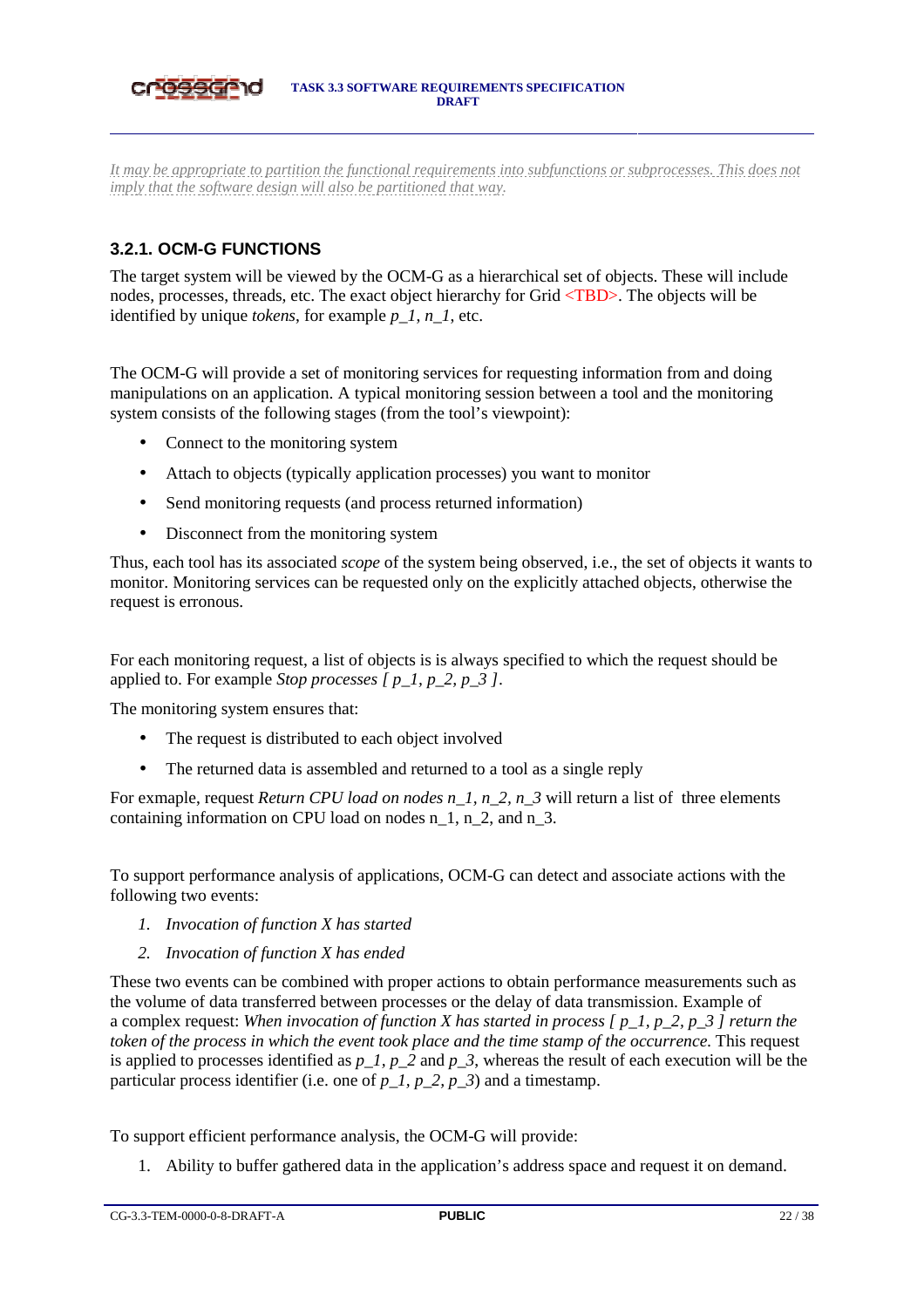- 2. Efficient data structures to store preprocessed data.
	- *Counters* for storing information representable on integer values.
	- *Integrators* for storing information that needs floating-point representation.

Counters and integrators are objects which can be created in both local (application process) and global (monitoring session) contexts, and will be idenfiable by appropriate tokens (e.g. *c\_g\_1, c\_l\_1*). Various operations on these objects will be defined (e.g. *Increment counter c\_g\_1 by n*).

#### **<MORE** – TBD>

## **3.2.2. SANTA-G FUNCTIONS**

SANTA-G services are based on a relational model of the acquired information, supported by the DataGrid R-GMA. See Appendix for a brief description of the R-GMA functionality and terminology.

In response to filter and trigger patterns the relevant trace instrument will collect appropriate data into trace files. These trace files may require pre-processing, which will be carried out by software running on the node that hosts these files.

These trace files will be accessed by a *sensor application*, also running on that host, which will contact a *CanonicalProducer Servlet* in order to create the necessary *Canonical Producers* [CP, one for each table], to represent the database structure. A CP is created by specifying a SQL create table statement, which defines the table the producer provides. Two sensor applications will be defined, one for network tracing and another for SCI [IEEE-1596 Scalable Coherent Interface].

For network tracing, the CP tables will be created by a SQL statement of the form:

*CREATE TABLE PKT ( pkt\_id … file\_id … ts\_s … ts\_us … cap\_len … act\_len … );*

For SCI tracing, the SQL statement will be of the form:

*CREATE TABLE SCI\_Blink ( TraceId … PacketId …*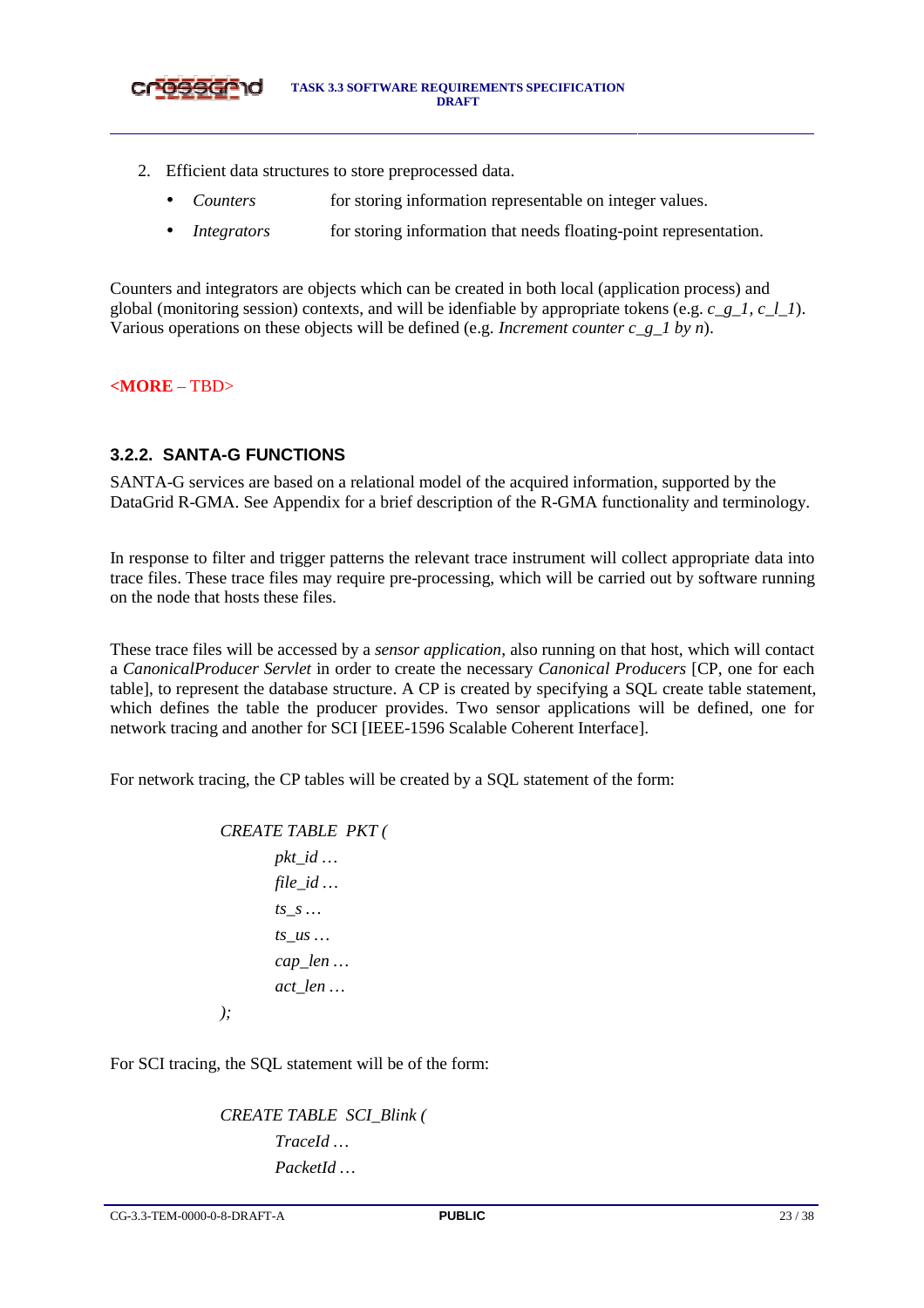*code\_sendId … code\_sinkId … code\_vd … code\_transId … priority … post\_reserved … post\_less … post\_bad … post\_crcc … reserved … parity …*

The full definition of these tables is yet to be determined.

*);*

The R-GMA will enter each CP in a R-GMA *Registry*, which will allow *Consumers* to locate it. This action is hidden within the R-GMA.

A SANTA tool running on another host can now use an R-GMA *Archiver* to acquire data. It calls the Archiver API, which contacts an Archiver servlet. In the spirit of R-GMA, a SQL query statement is used to define what data is to be acquired. For network tracing the SQL query [SELECT] will be of the form:

> *SELECT PKT.pkt\_id, PKT.file\_id, PKT.ts\_s, PKT.ts\_us, PKT.cap\_len, PKT.act\_len FROM PKT;*

The Archiver uses one or more internal consumers, each of which contacts a R-GMA registry to locate the CPs which hold the relevant tables. The consumers then query these CPs. Each CP in response to this query contacts a *CanonicalProducer Query Engine*, which runs on the node that hosts the trace files. All these propagate the SQL SELECT statement, or a derivative thereof. It is the Query Engine that actually performs seek operations on the trace files and returns the data in the form of a result set to the CP, and thence to the Archiver's consumer. The data can now be inserted into the Archiver's *DBProducer* and persistently stored in a RDBMS database, where it can be accessed by further SANTA tools.

In cases where the entire logfiles are transferred, unfiltered, to the Archiver, it may be sensible to reduce this generic process to simply using a standalone DBProducer, rather than an Archiver.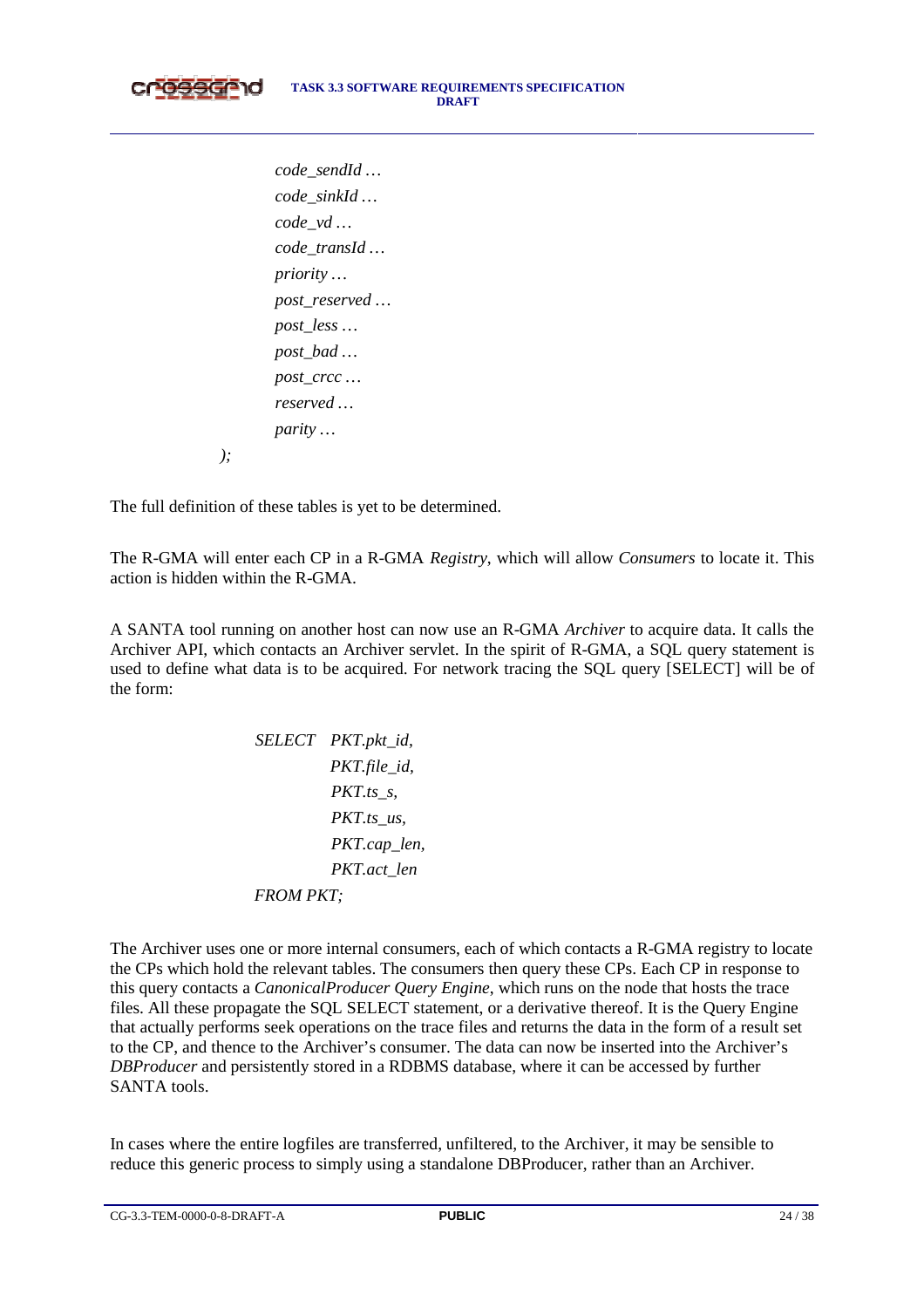Other SANTA tools may now access the trace database using their own consumer interface. Again, a SQL query (a SELECT statement) is used to define what information is to be accessed. A call is made to the Consumer API, which contacts a Consumer Servlet. The servlet contacts a R-GMA registry to locate the Archiver which holds the trace database. The consumer then queries the Archiver, which in turn queries the RDBMS database and returns the result set via the R-GMA to the SANTA tool.

Thus the trace data becomes an integral part of the Grid information system content.

# **3.2.3. Jiro-BASED MONITORING FUNCTIONS**

The Jiro-based monitoring systems consist of two layers:

- *Management Facade* components which are Jiro services representing hardware devices
- *Management Policies* components which are Jiro services holding management logic



Figure 3.2.1 Jiro monitoring services

Management Facade services should be developed for all the types of hardware devices which exist on the Grid. Services can interact directly with hardware or through SNMP, WBEM, JDMK or other APIs. Users can get information directly from these services.

Management Policies services provide general configurable components for embedding management logic. Users are able to define logic using *sensors*, which provide *information* and *actions*. Sensors are Management Facade services. Actions are defined in the system. Users are able to write conditions on which actions take place.

CG-3.3-TEM-0000-0-8-DRAFT-A **PUBLIC** 25 / 38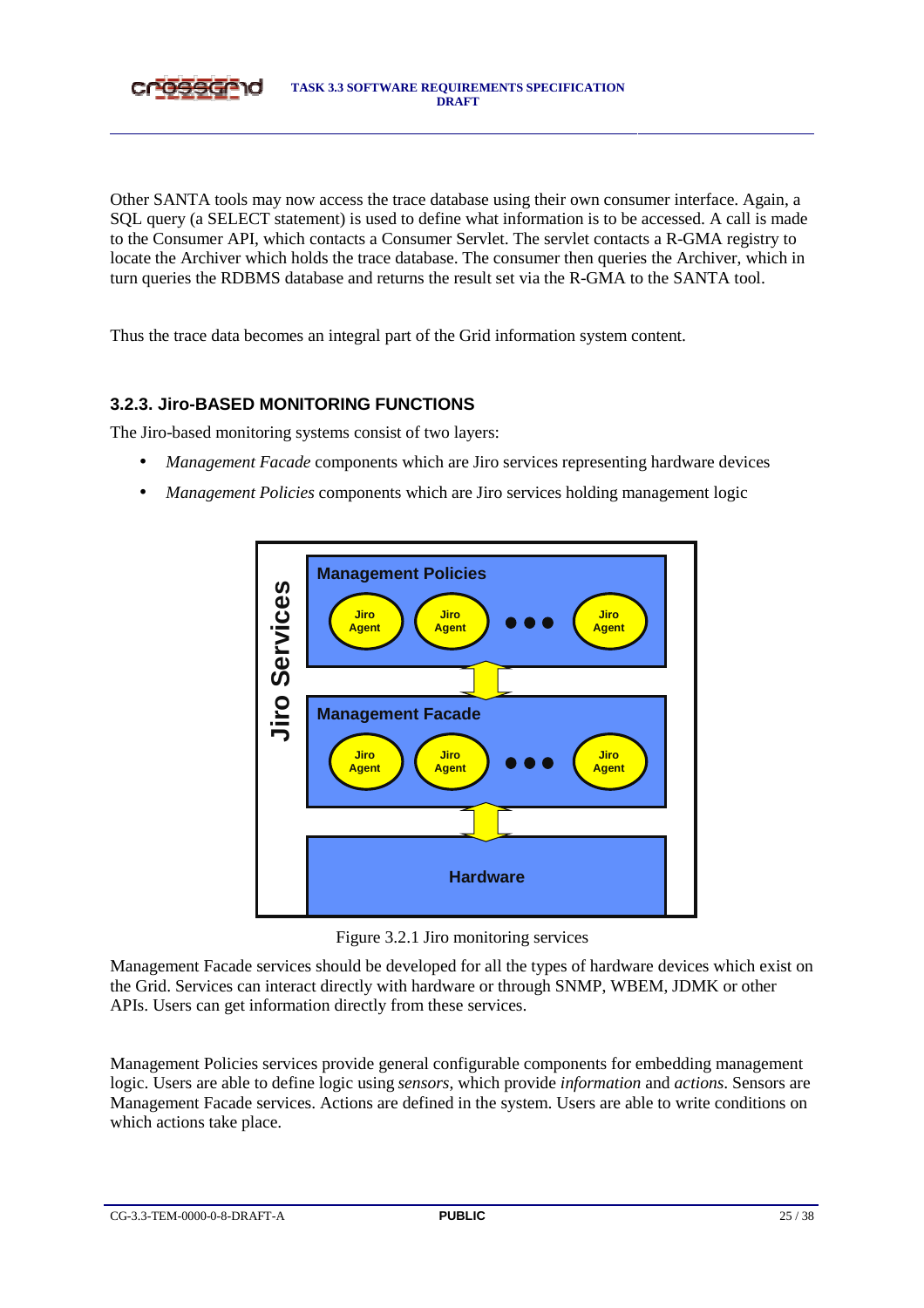Below is an example of typical scenario:

- A user creates a Management Policies component with logic: "computer1.freeSpace < 100 then sendEvent('warnings.freespace)'", where *computer1* is the name of a Management Facade service, *freeSpace* is the name of a parameter, and *sendEvent* is the name of an action which accepts one parameter named *topic*. The sendEvent action sends an event using the Jiro *Event Service*.
- The Management Policies work on one of the Jiro *Management Stations*

If the free space on the disk reaches a threshold value an event is sent to the user.

## **3.3. PERFORMANCE REQUIREMENTS**

*This subsection should specify both the static and the dynamic numerical requirements placed on the software or on human interaction with the software as a whole. Static numerical requirements may include the following: a) The number of terminals to be supported;*

*b) The number of simultaneous users to be supported;*

*c) Amount and type of information to be handled.*

*Static numerical requirements are sometimes identified under a separate section entitled Capacity. Dynamic numerical requirements may include, for example, the numbers of transactions and tasks and the amount of data to be processed within certain time periods for both normal and peak workload conditions. All of these requirements should be stated in measurable terms.*

*For example,*

95% of the transactions shall be processed in less than 1 s.

*rather than,*

An operator shall not have to wait for the transaction to complete.

*NOTE: Numerical limits applied to one specific function are normally specified as part of the processing subparagraph description of that function.*

#### **3.4. LOGICAL DATABASE REQUIREMENTS**

*This should specify the logical requirements for any information that is to be placed into a database. This may include the following: a) Types of information used by various functions; b) Frequency of use; c) Accessing capabilities; d) Data entities and their relationships; e) Integrity constraints; f) Data retention requirements.*

# **3.5. DESIGN CONSTRAINTS**

*This should specify design constraints that can be imposed by other standards, hardware limitations, etc.*

#### **3.6. STANDARDS COMPLIANCE**

*This subsection should specify the requirements derived from existing standards or regulations. They may include the following: a) Report format; b) Data naming; c) Accounting procedures;*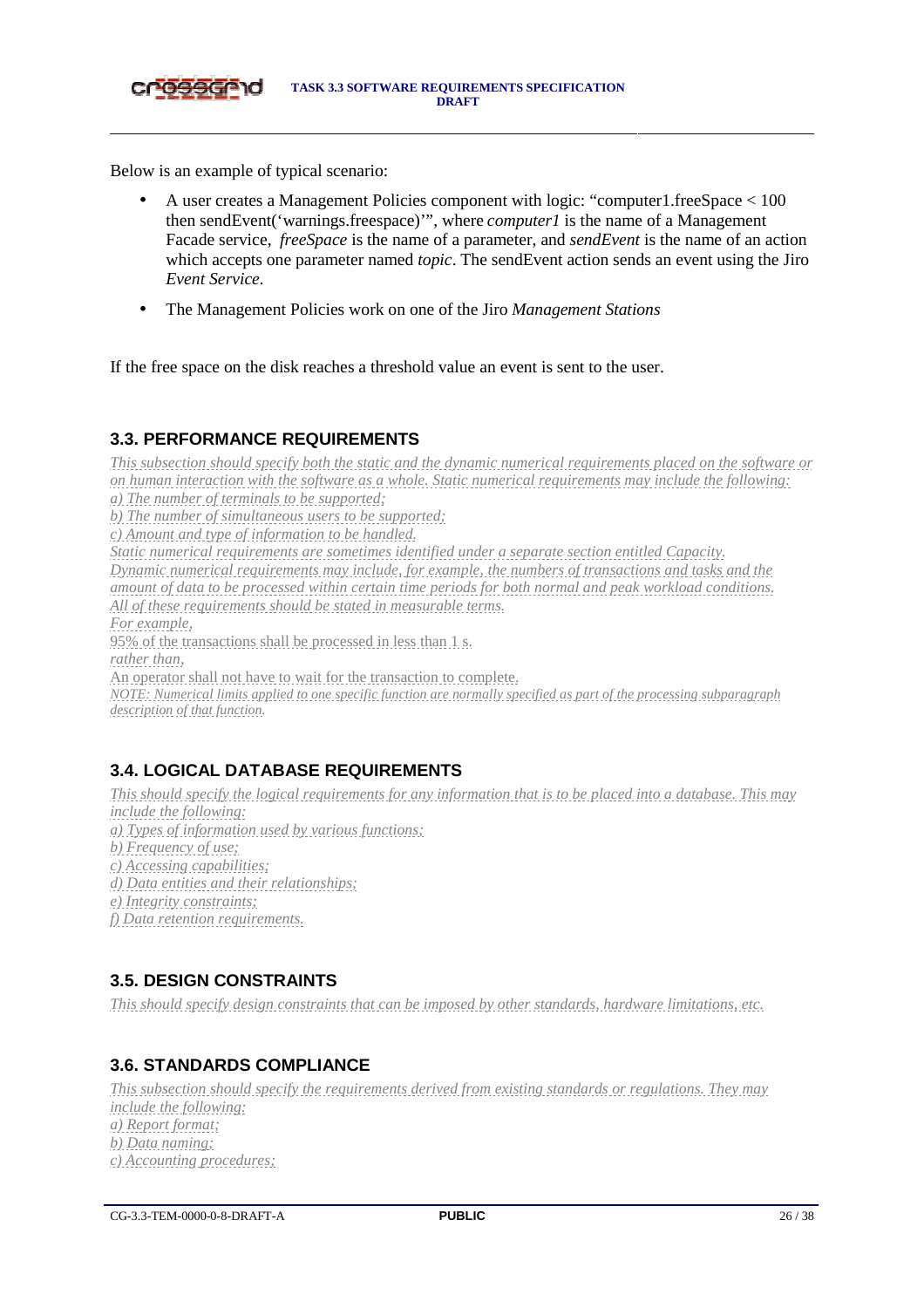*d) Audit tracing.*

*For example, this could specify the requirement for software to trace processing activity. Such traces are needed for some applications to meet minimum regulatory or financial standards. An audit trace requirement may, for example, state that all changes to a payroll database must be recorded in a trace file with before and after values.*

# **3.7. SOFTWARE SYSTEM ATTRIBUTES**

*There are a number of attributes of software that can serve as requirements. It is important that required attributes be specified so that their achievement can be objectively verified. A partial list of examples can include: reliability, availability, security, maintainability and portability.*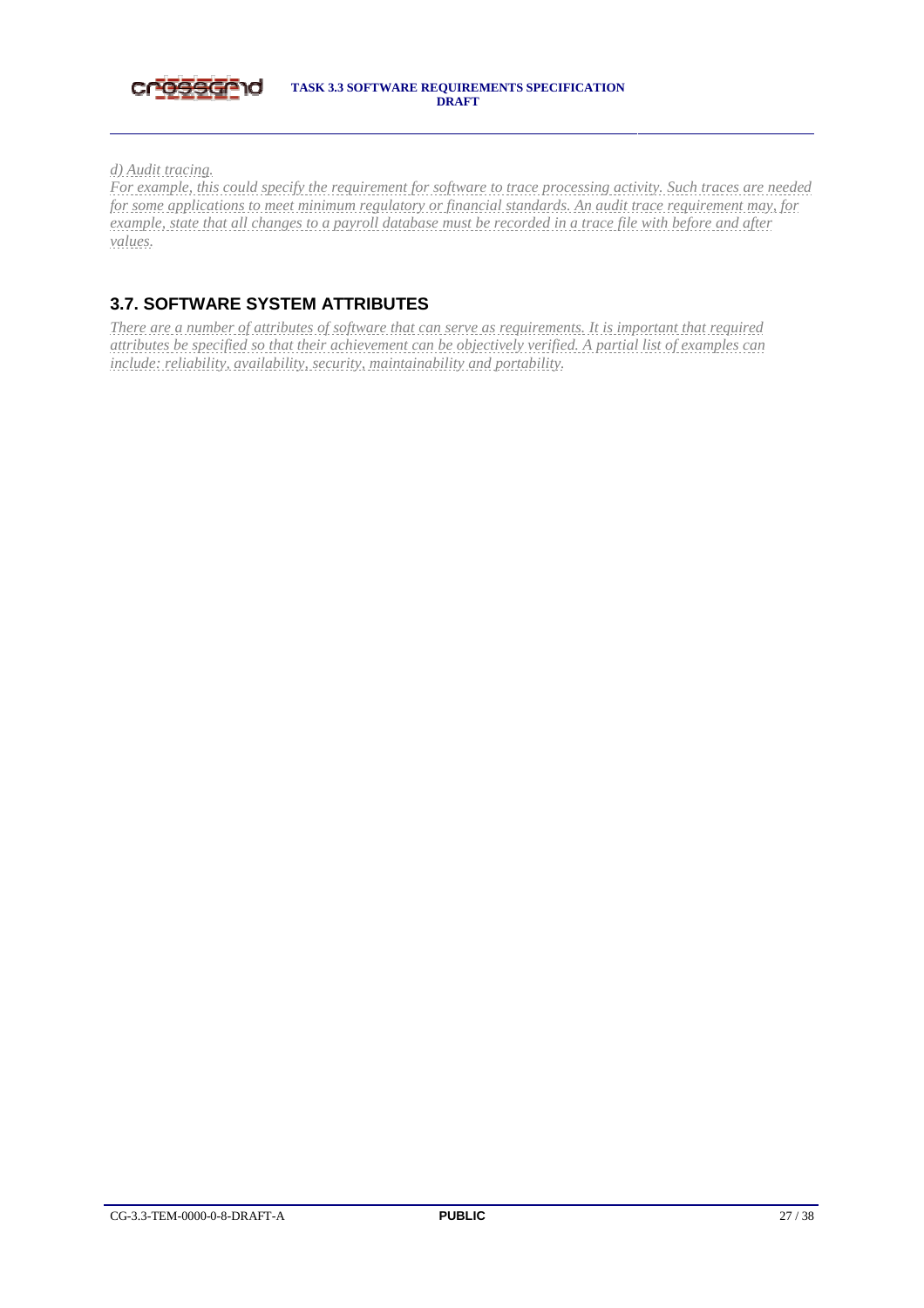# **4. APPENDIXES**

## **4.1. MDS SCHEMA**

For quick reference, below is included the DataGrid schema definitions for the MDS as downloaded from http://marianne.in2p3.fr/datagrid/documentation/MDS-Deployment-PM9-WP3.doc on 2-FEB-2002.

Top level schema and schema required by the various workpackages have been delivered for inclusion in the DataGrid Testbed-1.

Although they are defined as belonging to various workpackages, many are based on the requirements of more than 1 workpackage. For example, the Storage Element schema, defined as WP5 contains fields specified as required by WP1.

The schema for month 9 have been defined using GOS.

A tool has been provided to convert this to ldap – called gos2ldap, which also systematically 'fills in' the OID. This tool is provided as part of the DataGrid WP3 delivery, by the WP3 team. (It is not supplied by Globus.)

In some cases, after the gos2ldap script had produced the schema files, some other fields were found to be needed. In this case, the fields were added by hand. If fields needed to be removed, they were removed by hand. This is so that the OID's of other fields did not change.

If the standard installation procedures are followed the schema files are located in

/opt/edg/info/mds/schema

Below are the Schema delivered at M9.

#### **4.1.1. Top level schema definition in GOS form**

```
NAMESPACE DataGrid {
OBJECTCLASS DataGridTop {
 OID { ? }
       DESCRIPTION { Base class for DataGrid }
       KIND { ABSTRACT }
       INHERITSFROM { Top }
}
}
```
#### **4.1.2. WP1 schema in GOS form**

The schema delivered by WP1 specify the Computing element. The storage element which is close to the computing element is also defined, this is the CloseStorageElement.

```
NAMESPACE DataGrid {
   OBJECTCLASS ComputingElement {
   OID {??}
   DESCRIPTION {
```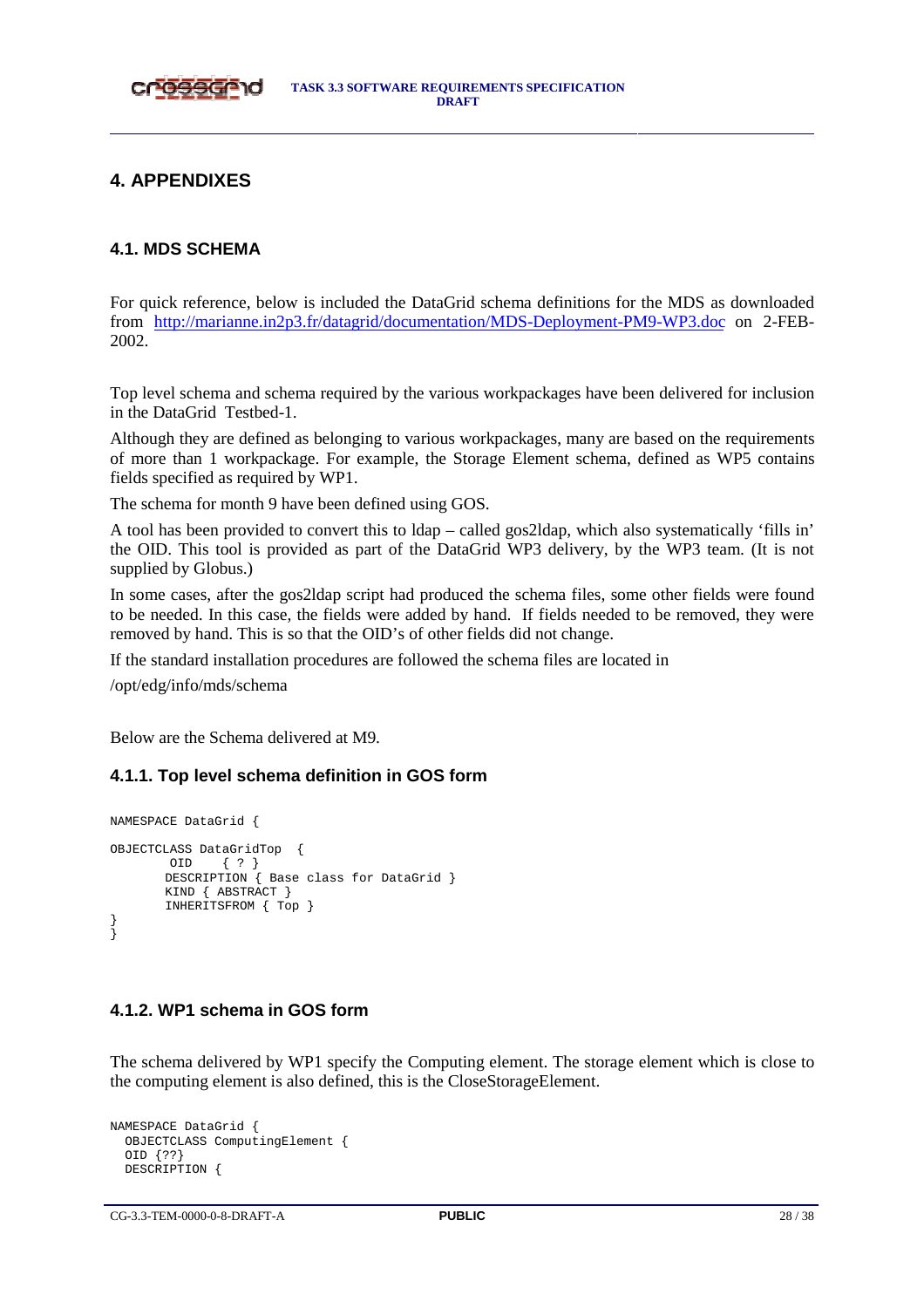

 A Computing Element for the DataGrid Project } KIND { STRUCTURAL } INHERITSFROM { DataGridTop } KEY {CEId} MUSTCONTAIN<sup>{</sup> CEId :: single-valued, cis, {The identifier of the CE} GlobusResourceContactString :: single-valued, cis, {The Globus resource contact string} GRAMVersion :: single-valued, cis, {The GRAM version} Architecture :: single-valued, cis, {The architecture of the hosts composing the CE} OpSys :: single-valued, cis, {The operating system of the hosts composing the CE} MinPhysicalMemory :: single-valued, integer, {The minimum value of the physical memory among the hosts associated to the CE} MinLocalDiskSpace :: single-valued, integer, {The minimum local disk footprint} TotalCPUs :: single-valued, integer, {The number of total processors associated to the CE} FreeCPUs :: single-valued, integer, {The number of free processors} NumSMPs :: single-valued, integer, {The number of SMP hosts} MinSPUProcessors :: single-valued, integer, {The minimum number of SPU processors (for SMP hosts)} MaxSPUProcessors :: single-valued, integer, {The maximum number of SPU processors (for SMP hosts)} TotalJobs :: single-valued, integer, {The number of jobs submitted to the CE} RunningJobs :: single-valued, integer, {The number of currently running jobs submitted to the CE} IdleJobs :: single-valued, integer, {The number of idle jobs submitted to the CE} MaxTotalJobs :: single-valued, integer, {The maximum number of jobs (running and idle) allowed for the CE} MaxRunningJobs :: single-valued, integer, {The maximum number of running jobs allowed for the CE} WorstTraversalTime :: single-valued, cisfloat, {The worst traversal time for jobs submitted to the CE} EstimatedTraversalTime :: single-valued, cisfloat, {The estimated traversal time for jobs submitted to the CE} Active :: single, boolean, { Defines if the CE is active} Priority :: single-valued, integer, {The priority associated to the CE} MaxCPUTime :: single-valued, cisfloat, {The maximum CPU time allowed for jobs submitted to the CE} MaxWallClockTime :: single-valued, cisfloat, {The maximum wall clock time allowed for jobs submitted to the CE} AverageSI00 :: single-valued, cisfloat, {The average of the SpecInt2000 benchmark of the nodes associated to the CE} MinSI00:: single-valued, cisfloat, {The minimum value of the SpecInt2000 benchmark of the nodes associated to the CE} MaxSI00 :: single-valued, cisfloat, {The maximum value of the SpecInt2000 benchmark of the nodes associated to the CE} AuthorizedUser:: multi-valued, cis, {The list of subjects of X509 user certificates for users authorized to submit jobs to the CE} RunTimeEnvironment :: multi-valued, cis, {List of softwares/packages installed on this CE} AFSAvailable :: single-valued, boolean, {Defines if AFS is installed} OutboundIP :: single-valued, boolean, {Defines if outbound connectivity is allowed} InboundIP :: single-valued, boolean,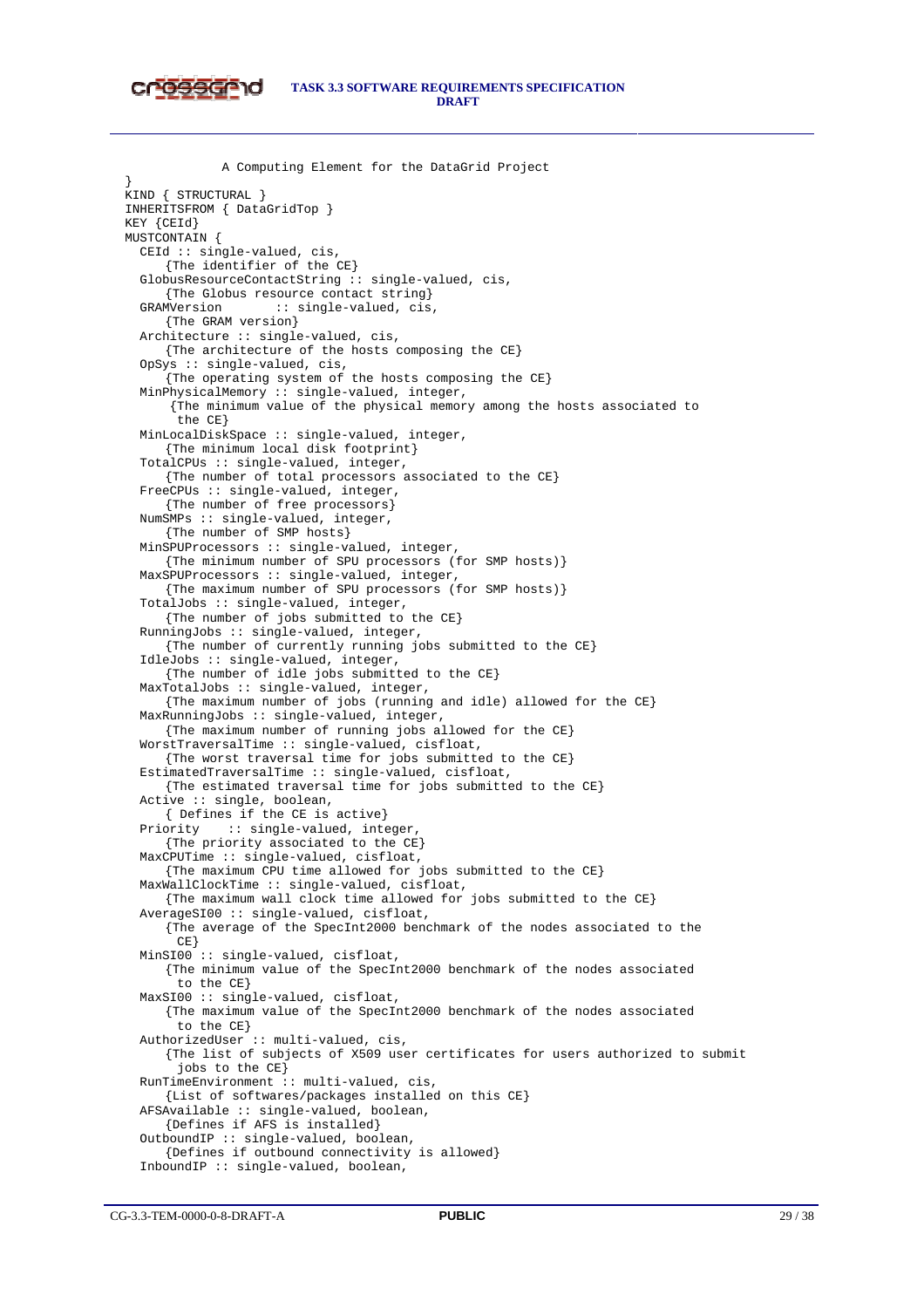

```
{Defines if inbound connectivity is allowed}
        }
 MAYCONTAIN {
     QueueName :: single-valued, cis,
       {The name of the queue in the LRMS}
     LRMSType :: single-valued, cis,
        {The type of LRMS}
     LRMSVersion :: single-valued, cis,
       {The version of LRMS}
   }
}
OBJECTCLASS CloseStorageElement {
   OID {??}
   DESCRIPTION {
                 A Storage Element close to a Computing Element
 }
   KIND { STRUCTURAL }
   INHERITSFROM { DataGridTop }
   MUSTCONTAIN {
     CloseSE :: single-valued, cis,
        {The identifier of the SE}
     CEId :: single-valued, cis,
       {The identifier of the CE}
 }
   MAYCONTAIN {
     MountPoint:: single-valued, cis,
        {The mount point of this SE from this CE}
   }
}
}
```
# **4.1.3. WP5 schema in GOS form**

The schema delivered by WP5 describe the following:--

The Storage Element - The static information defining the Storage element itself.

The Storage Element Protocol – This defines access method to the storage element

The Storage Element Status – The dynamic information defining the storage element – i.e. the current status.

The File Element – Information on an individual file.

```
NAMESPACE DataGrid {
OBJECTCLASS StorageElement {
   OID {??}
   DESCRIPTION {
               .<br>A Storage Element for the DataGrid Project
               }
   KIND { STRUCTURAL }
   INHERITSFROM { DataGridTop }
   KEY {SEId}
   MUSTCONTAIN {
     SEId :: single-valued, cis,
        {The identifier of the SE (the hostname for the PM9 release)}
     CloseCE :: multi-valued, cis,
       {The list of identifiers of CEs close to the SE}
     SEtypearchitecture::single-valued,cis, {Architecture or type of storage element}
    SEsize::single-valued, integer, {Size of element MB}
     SEResourceContactString::single-valued, cis, {Resource Contact String}
 }
  MAYCONTAIN {
     SEmaxfilesize::single-valued, integer, {max size of file that may be stored - MB}
```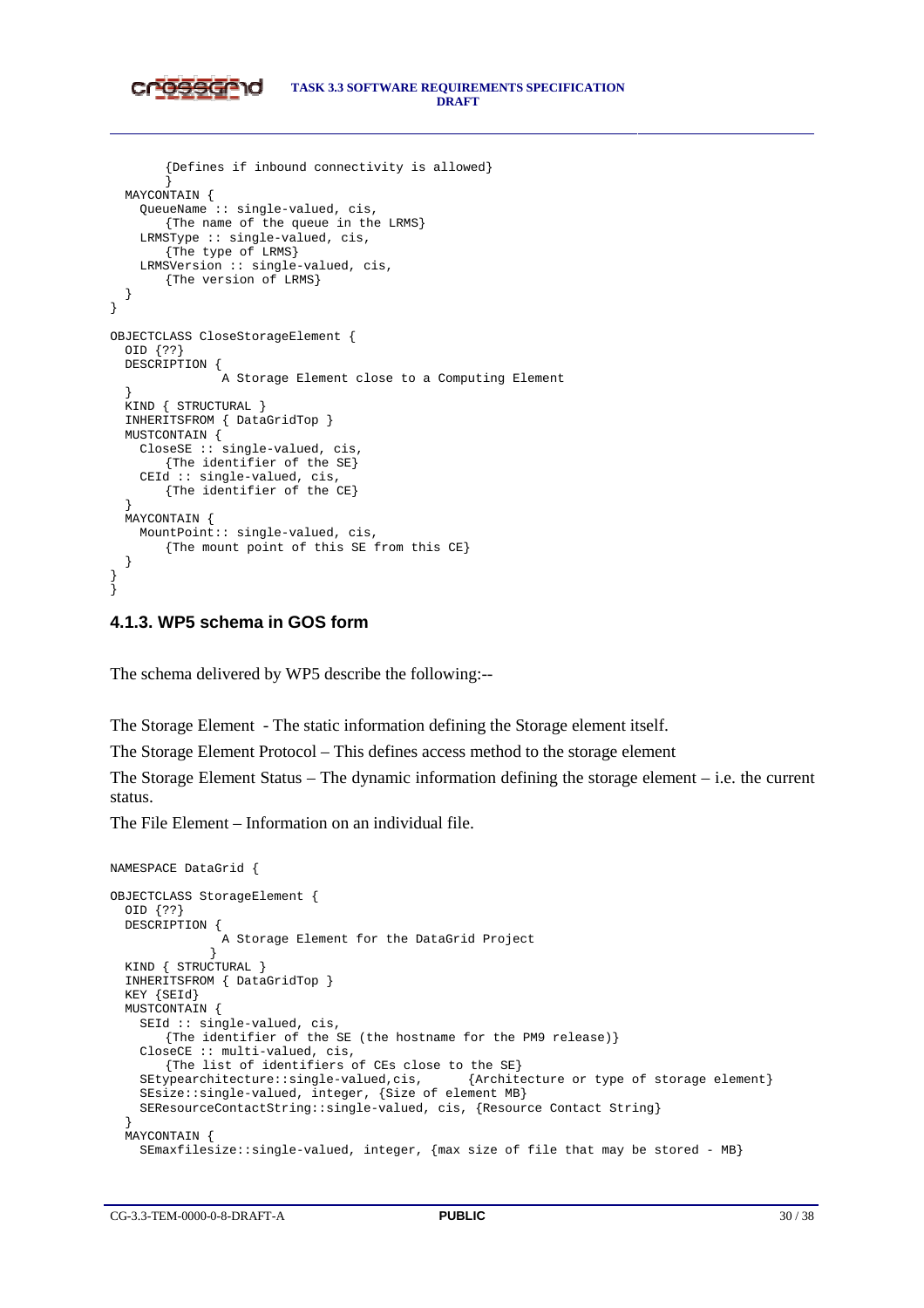# ਸ਼ਰ∩ਾ

#### **TASK 3.3 SOFTWARE REQUIREMENTS SPECIFICATION DRAFT**

```
SEmaxdata::single-valued, integer, \{ max amount of data that may be stored by 1 job -
MB}
     SEmaxnumfile::single-valued, integer, {max no of files which may be stored by 1 job}
   }
}
OBJECTCLASS StorageElementProtocol {
   OID {??}
   DESCRIPTION {
                 A protocol spoken by a SE
               }
   KIND { STRUCTURAL }
   INHERITSFROM { DataGridTop }
   KEY {SEProtocol}
   MUSTCONTAIN {
     SEProtocol :: single-valued, cis,
        {The name of the protocol}
     SEId :: single-valued, cis,
        {The identifier of the SE (the hostname for the PM9 release)}
 }
   MAYCONTAIN {
     Port :: single-valued, integer,
        {The port number}
   }
  }
OBJECTCLASS StorageElementStatus {
        OID { ? }
        DESCRIPTION {
                Contains current information on the element itself. Updated frequently.
        }
        KIND {STRUCTURAL }
        INHERITSFROM {DataGridTop}
        MUSTCONTAIN {
                SEfreespace::single-valued, integer, {amount of free space available MB}
        }
        MAYCONTAIN {
                SEaccesstime::single-valued, integer, {approx time in seconds taken to access
storage element}
                SEfilequeuelen::single-valued, integer, {no of jobs in queue for the storage
element<sup>}</sup>
        }
}
OBJECTCLASS FileElement {
        OID { ? }
        DESCRIPTION {
                properties of a file.
        }
        KIND {STRUCTURAL}
        INHERITSFROM {DataGridTop}
        MUSTCONTAIN {
                localfilename::single-valued, ces, {local file name}
        }
        MAYCONTAIN {
                filecreatedate::single-valued, cis, {defile was created}<br>filemodifydate::single-valued, cis, {date file was last modified}filemodifydate::single-valued, cis, \{date file was last modified}<br>fileaccessdate::single-valued, cis, \{date file was last accessed}
                fileaccessdate::single-valued, cis,filesize::single-valued, integer, {size of file -bytes}
                filelatency::single-valued, integer, {time taken to access file - in seconds}
                filelifetime::single-valued, integer, {time file will stay on disk}
                fileownname::single-valued, cis, {name or uid of file owner}
        }
}
}
```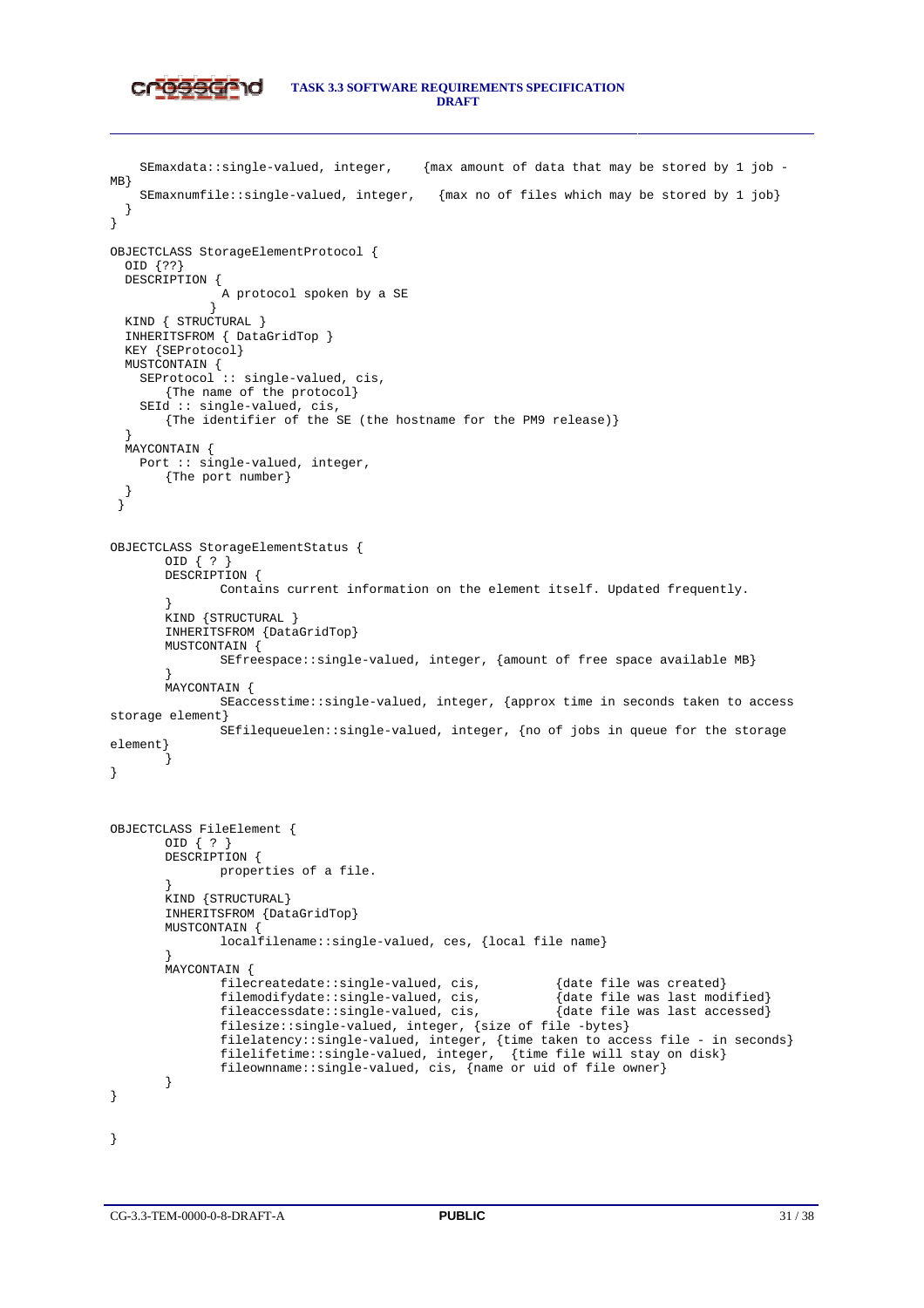

# **4.1.4. WP6 schema in GOS form**

WP6 schema is a site information summary.

```
NAMESPACE DataGrid {
OBJECTCLASS SiteInfo {
              \{ ? \}DESCRIPTION { Site Information Summary }
       KIND { STRUCTURAL }
       INHERITSFROM { DataGridTop }
       MUSTCONTAIN {
               siteName :: single-valued, cis,
               { Name of site }
               sysAdminContact :: single-valued, cis,
               { Contact details for local system administrator }
               userSupportContact :: single-valued, cis,
               { Contact details for local user support }
               dataGridVersion :: single-valued, ces,
                 {Overall DataGrid software version }
               installationDate :: single-valued, time,
                 { Date of installation }
               cpuResourceDescription :: single-valued, cis,
               { Description of available CPU resources}
               diskResourceDescription :: single-valued, cis,
               { Description of available disk resources}
        }
        MAYCONTAIN {
                supportedFileSystem :: multi-valued, ces,
                 { Supported file systems AFS, NFS, local }
                 batchSystem :: multi-valued, ces,
                 { Available batch system, PBS, LSF, BQS, Condor, fork etc}
               massStorageDescription :: single-valued, cis,
               { Description of available mass storage}
               experimentalSoftware :: multi-valued, ces,
               { Availablity of software, ATLAS, CMS, ESA etc }
       }
}
}
```
#### **4.1.5. WP7 schema in GOS form**

WP7 schema defines the network information.

```
NAMESPACE DataGrid {
OBJECTCLASS NetworkMonitorRTT {
       OID { ? }
       DESCRIPTION {
              Contains attributes defining RTT. These are values against a source-ip
              (if no transfers are found per hn)
       }
       KIND { STRUCTURAL }
       INHERITSFROM { DataGridTop }
       MAYCONTAIN {
              rttmax:: single-valued, cisfloat, { Maximum rtt }
               rttavg :: single-valued, cisfloat, { Average rtt }
               rttmin :: single-valued, cisfloat, { Minimum rtt }
              rttmdev :: single-valued, cisfloat, { Mdev specified by some versions of ping }
```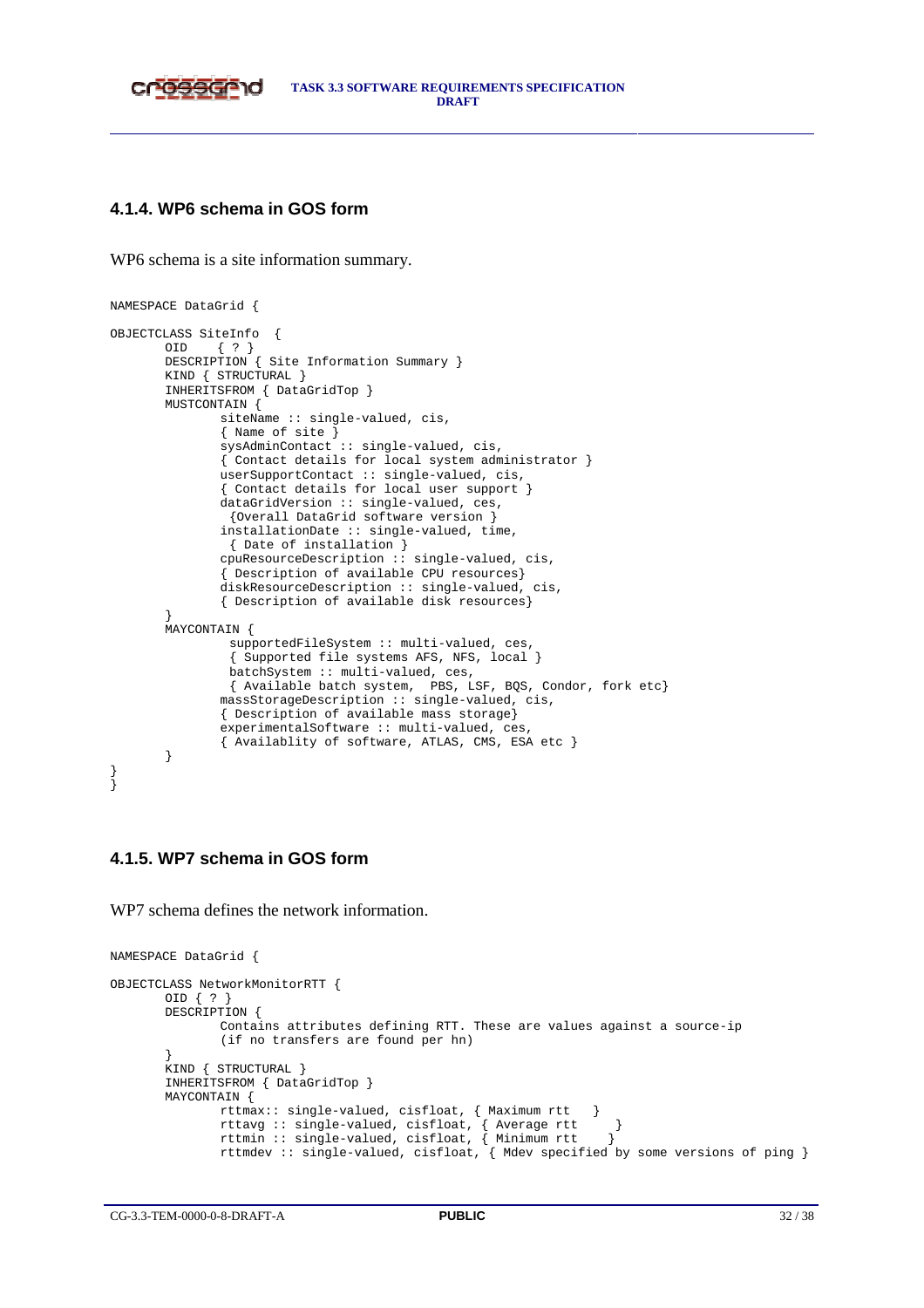

#### **TASK 3.3 SOFTWARE REQUIREMENTS SPECIFICATION DRAFT**

```
rttlastmodified :: single-valued, cisfloat, { Time rtt was last measured
}
       }
}
OBJECTCLASS NetworkMonitorRTTPacketSize {
       OID { ? }
       DESCRIPTION { Stores min/max/avg etc. RTT for each packet size }
       KIND { STRUCTURAL }
       INHERITSFROM { NetworkMonitorRTT }
       MUSTCONTAIN {
               rttpacketsize::single-valued, integer, { Packet size in bytes }
       }
}
OBJECTCLASS NetworkMonitorThroughput {
         OID { ? }
       DESCRIPTION {
                Contains attributes defining the Throughput (eg from iperf or netperf).
               These are values against a source-ip (if no transfers are found per hn)
        }
       KIND { STRUCTURAL }
       INHERITSFROM { DataGridTop }
       MAYCONTAIN {
               throughputtransmax:: single-valued, cisfloat, { Maximum transfer throughput }
               throughputtransavg:: single-valued, cisfloat, { Average transfer throughput }
               throughputtransmin:: single-valued, cisfloat, { Minimum transfer throughput }
               throughputlastmodified::single-valued, cisfloat, { Time last throughput
measurement was made }
       }
}
OBJECTCLASS NetworkMonitorThroughputStreams {
       OID { ? }
       DESCRIPTION { Contains throughput information per number of streams }
       KIND { STRUCTURAL }
       INHERITSFROM { NetworkMonitorThroughput }
       MUSTCONTAIN {
               throughputnumstreams::single-valued, integer, { Number of streams used in
transfer }
       }
}
OBJECTCLASS NetworkMonitorThroughputBufferSize {
       OID { ? }
       DESCRIPTION {
               Contains throughput information per buffer size,
               classified by number of streams by directory structure
        }
       KIND { STRUCTURAL }
       INHERITSFROM { NetworkMonitorThroughput }
       MUSTCONTAIN {
               throughputbuffersize::single-valued, integer, { Buffer size in bytes used in
transfer }
       }
}
OBJECTCLASS NetworkMonitorLoss {
         OID { ? }
       DESCRIPTION {
               Contains attributes defining the Loss. These are values against a source-ip
       \overline{1}KIND { STRUCTURAL }
         INHERITSFROM { DataGridTop }
       MAYCONTAIN {
               lossmin :: single-valued, cisfloat, { Minimum loss }
               lossmax :: single-valued, cisfloat, { Maximum loss }
               lossavg :: single-valued, cisfloat, { Average loss }
               losslastmodified :: single-valued, cis, { Last time loss measurement was made }
        }
}
```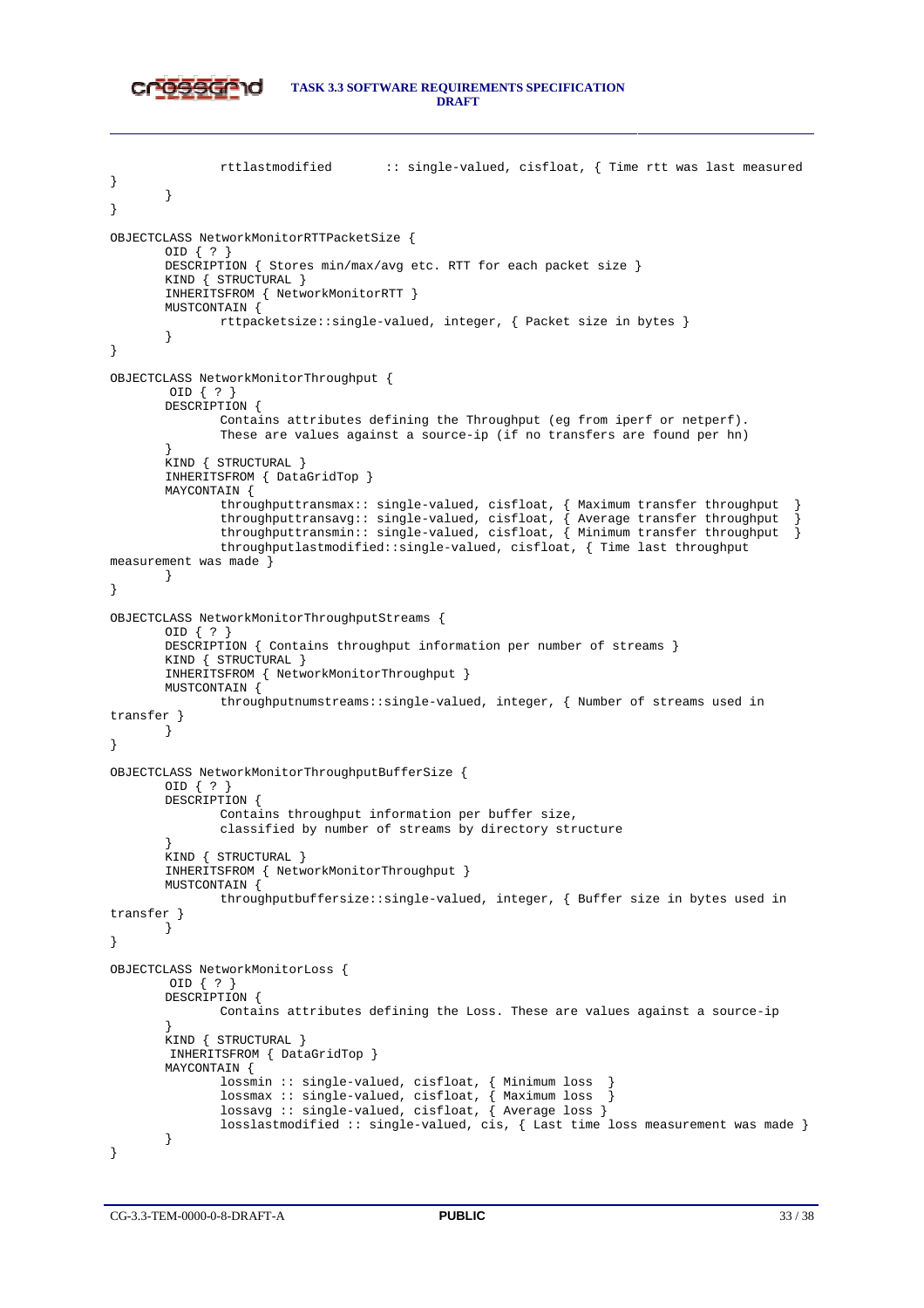

```
OBJECTCLASS NetworkMonitorLossPacketSize {
       OID { ? }
       DESCRIPTION
               Contains attributes defining the loss for a given packet size.
               These are values against a source ip
        }
        KIND { STRUCTURAL }
       INHERITSFROM { NetworkMonitorLoss }
       MUSTCONTAIN {
               losspacketsize::single-valued, integer, { Packet size in bytes?bits? }
       }
}
OBJECTCLASS NetworkMonitorHops {
       OID { ? }
       DESCRIPTION {
               Contains attributes defining the number of hops to a source ip
        }
       KIND { STRUCTURAL }
       INHERITSFROM { DataGridTop }
       MAYCONTAIN {
               hopslastmodified :: single-valued, cis,{Time that last traceroute was performed
}
               hopslast:: single-valued, integer, {Last measured number of hops}
               hopsmin:: single-valued, integer, {Maximum number of hops recorded}
               hopsmax:: single-valued, integer, {Minimum number of hops recorded}
        }
}
OBJECTCLASS NetworkMonitorHost {
       OID { ? }
       DESCRIPTION {
               The host to which measurements were made
        }
       KIND { STRUCTURAL }
       INHERITSFROM { DataGridTop }
       MUSTCONTAIN {
               rhn::single-valued,cis,{ Hostname of monitored ip/dns }
       }
}
OBJECTCLASS NetworkMonitorOU {
       OID { ? }
       DESCRIPTION {
               The organisational unit (read: network) to which measurements were made
        }
       KIND { STRUCTURAL }
       INHERITSFROM { DataGridTop }
       MUSTCONTAIN {
               rou::single-valued,cis,{ The remote ou measured to }
       }
}
OBJECTCLASS NetworkMonitorTool {
       OID { ? }
       DESCRIPTION {
               Standard attributes used to indicate the type of tool used
        }
        KIND { STRUCTURAL }
       INHERITSFROM { DataGridTop }
       MUSTCONTAIN {
               tool::single-valued,cis,{ Tool used to make measurements }
       }
       MAYCONTAIN {
               toolname::single-valued,cis,{ The name of the tool }
               toolversion::single-valued,cis,{ The version of the tool }
       }
}
}
```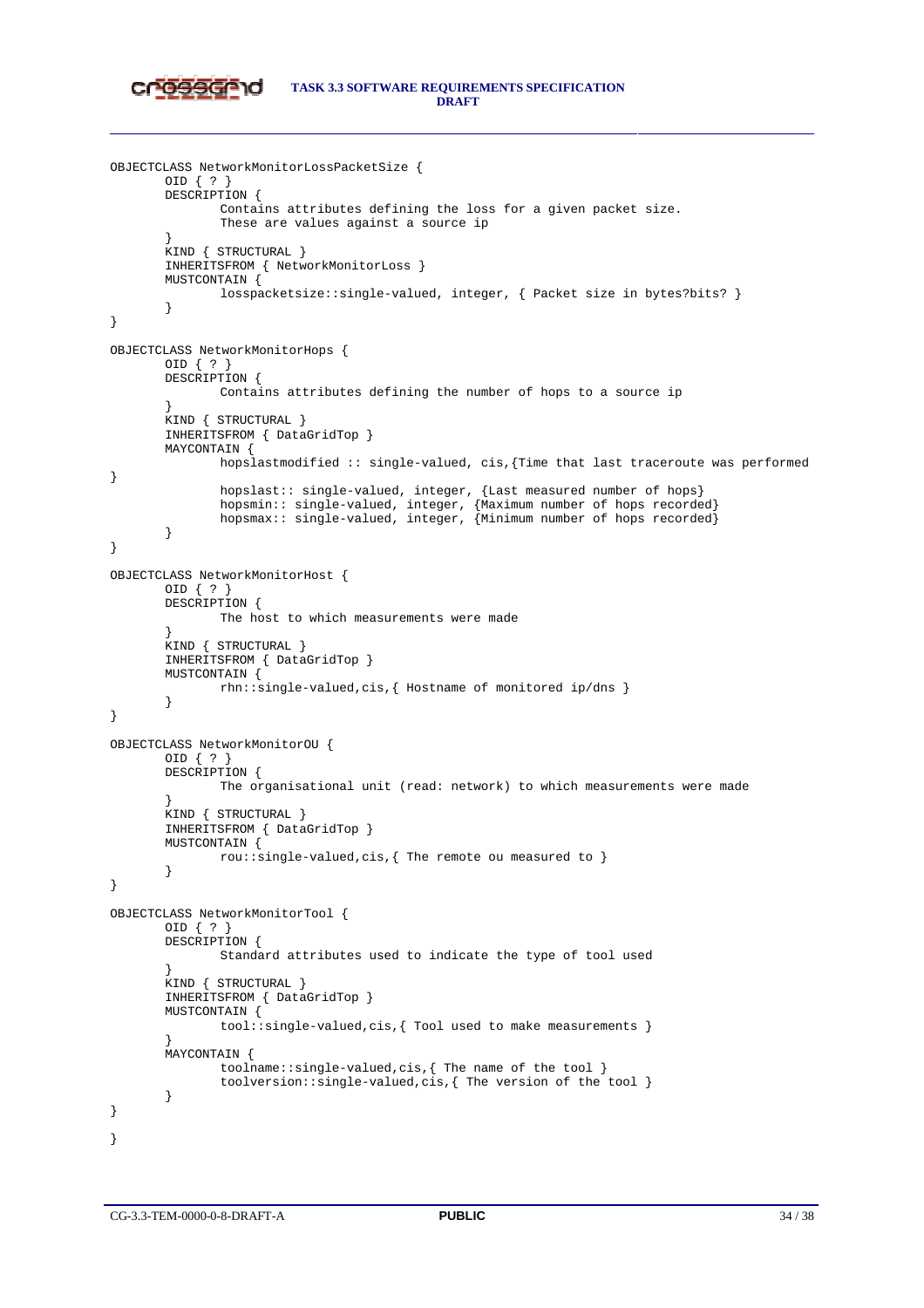### **4.2. R-GMA**

The R-GMA is not a general distributed RDBMS system, but a way to use relational model in a distributed environment where ACID (Atomicity, Consistency, Isolation and Durability) properties are not considered essential. However, the R-GMA can be viewed as one huge logical database, partitioned according to certain criteria (specified by a WHERE clause as a predicate).

# **4.2.1. R-GMA ARCHITECTURE**

The architecture consists of three objects, Producers, Consumers, and a Registry, as shown in Figure 4.2.1. Producers announce that they can publish specific information into the R-GMA by subscribing (announcing) to the Registry. This they do by issuing a SQL 'CREATE TABLE' specifying the structure of the table that they can publish. Consumers retrieve this information via SQL 'SELECT', which triggers discovery of the location of the information, i.e. a look-up of the Registry (currently this is done rather crudely – DataGrid are developing a Mediator to optimize the discovery). A canonical producer doesn't publish anything until queried, it just announces where it can be accessed and how the information is structured and then waits for a query. More elaborate producers may do more; they may even begin publishing once they are instantiated. Actual publishing is via a SQL 'INSERT', which may take place only in response to a query (and then as either a single item or a stream of items), or may be take place to a buffer or database in expectation of subsequent queries. Thus:

| Producers | announce: | <b>SOL 'CREATE TABLE'</b> |
|-----------|-----------|---------------------------|
| Consumers | collect:  | <b>SOL 'SELECT'</b>       |
| Producers | publish:  | <b>SOL 'INSERT'</b>       |



Figure 4.2.1 R-GMA Architecture

The R-GMA is written in Java, and is based on servlet technology, as shown in Figure 4.2.2.

A Producer is a class that communicates with a ProducerServlet object (nearby but not necessarily on the same host) via sockets. The class introduces insignificant overhead. The servlet, on the other hand, requires the Tomcat server, lots of memory, and significant overhead, but then it can reside on another host. When the class is instantiated the SQL 'CREATE TABLE' is sent to the ProducerServlet and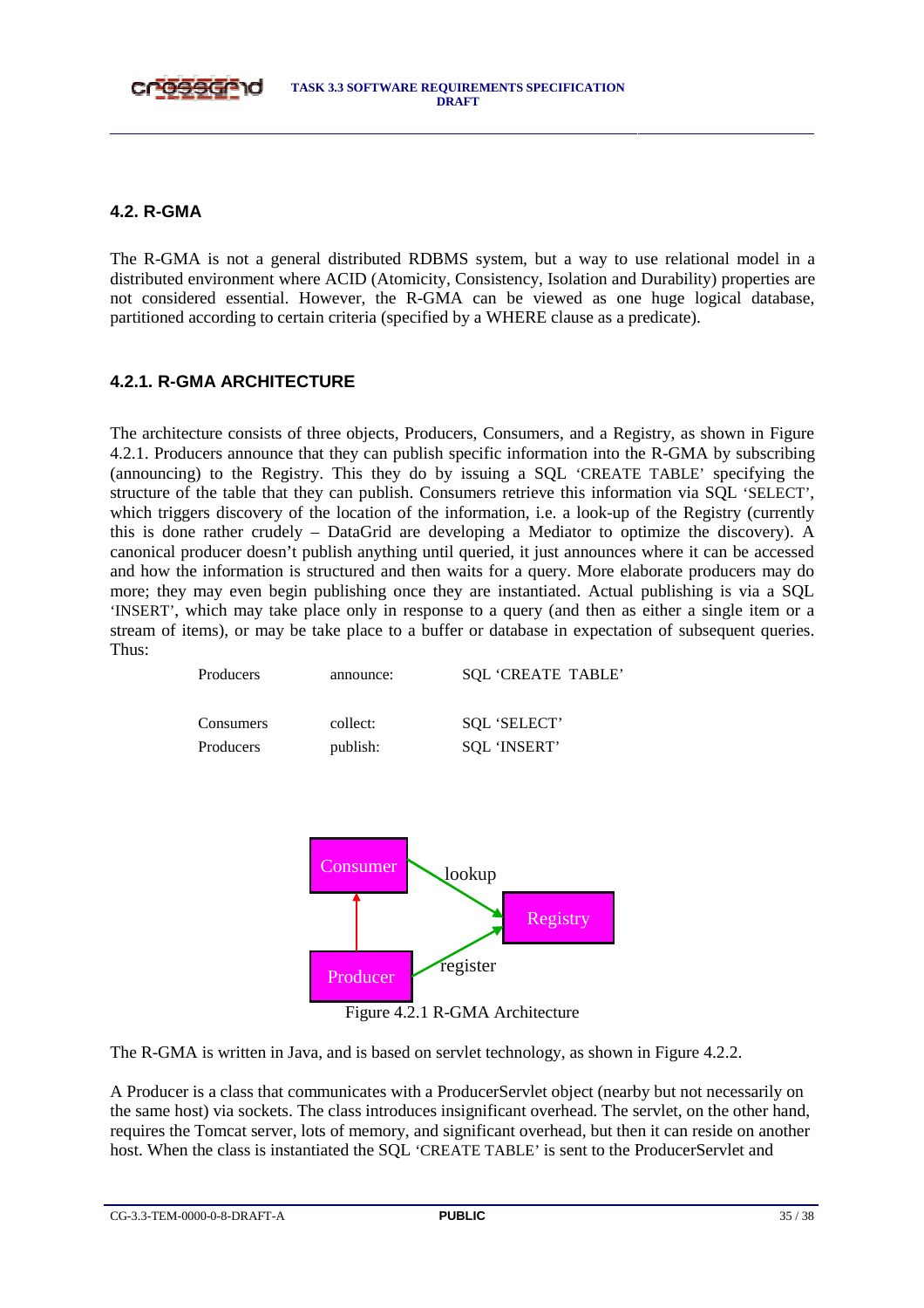thence to the RegistryServlet object, so that it then knows what the information is and where it is. Then the class can publish the information via an 'insert' method that issues a SQL 'INSERT' to the ProducerServlet.



Figure 4.2.2 R-GMA Servlets

# **4.2.2. R-GMA PROTOCOLS**

For R-GMA, SQL queries are issued using the HTTP/HTTPS protocol:

**http://localhost:8080/ProducerServlet/constructProducer?tableName=cpuLoad&flags=1**

Result-sets are returned via the XML protocol:

```
<GMA-Response … >
   <ResultSet>
     <rowMetaData>
       <colMetaData>loadavg</colMetaData>
       <colMetaData>timestamp</colMetaData>
     </rowMetaData>
     <row>
       <col>0.15<col>
       <col> … <col>
     <row>
     <row>
       <col>0.15<col>
       <col> … <col>
```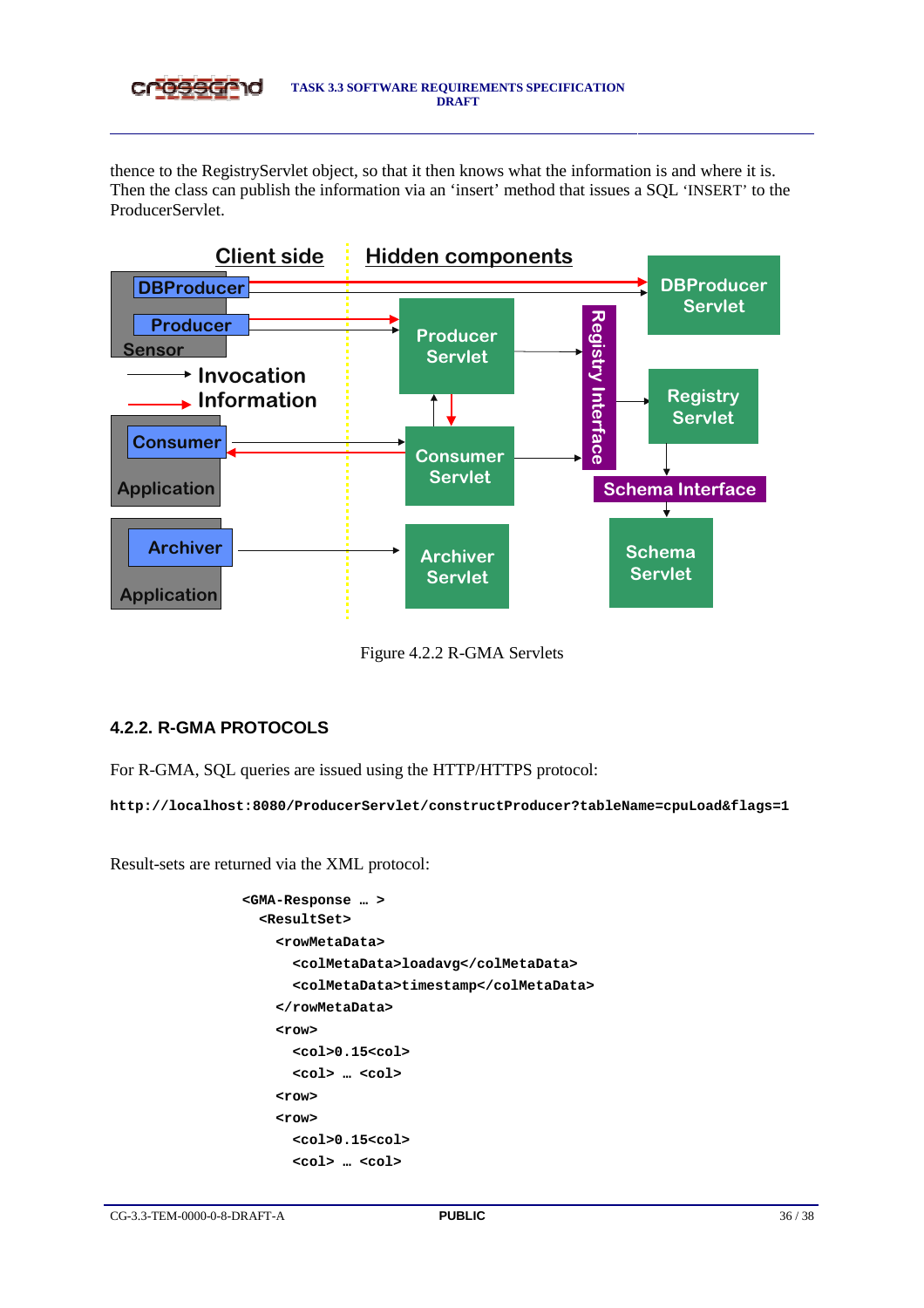

 **<row> </ResultSet> </GMA-Response>**

At the Producer servlet a ResponseWriter converts a result-set object to XML; at the Consumer servlet a XMLConverter restores them to Java objects.

## **4.2.3. R-GMA IMPLEMENTATION**

In the implementation, each application that uses a servlet does so via an API. There are four kinds of servlets that interact directly with the client side: a Producer (a basic buffering or streaming producer), a DBProducer (that renders information persistent by storing it using a RDBMS such as MySQL), a Consumer and an Archiver. The Archiver is a special kind of servlet that can have multiple Consumer interfaces inserting selected information into a DBProducer, which can then itself be queried – this is expected to be intensively used within Task 3.3 for post-processing of monitored information. A fifth servlet, called a CanonicalProducer, is in development, and is also expected to be intensively used by Task 3.3 for access to independently-generated logfiles. Thus the implementation is as shown in Figure 4.2.3.



Figure 4.2.3 R-GMA Implementation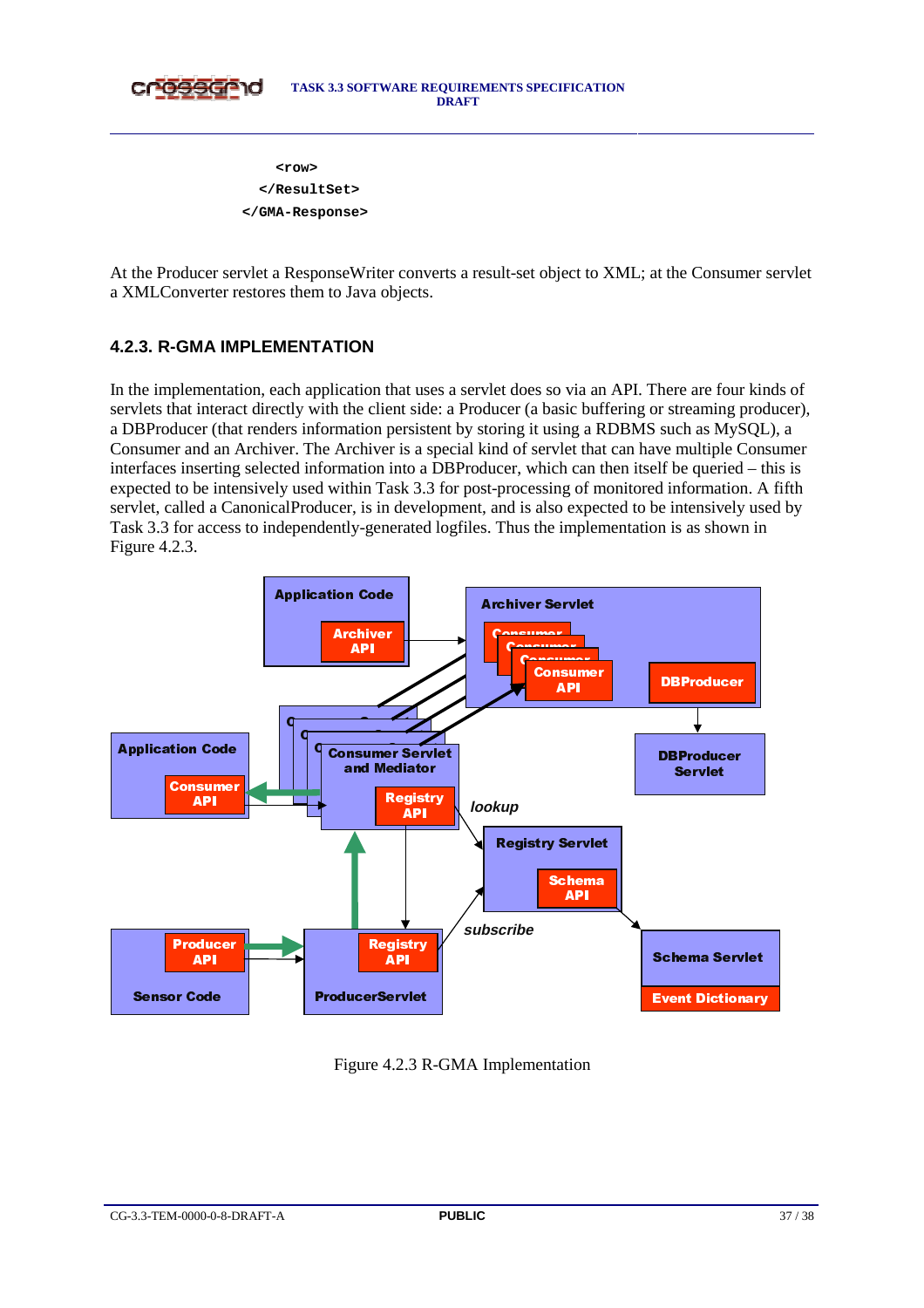